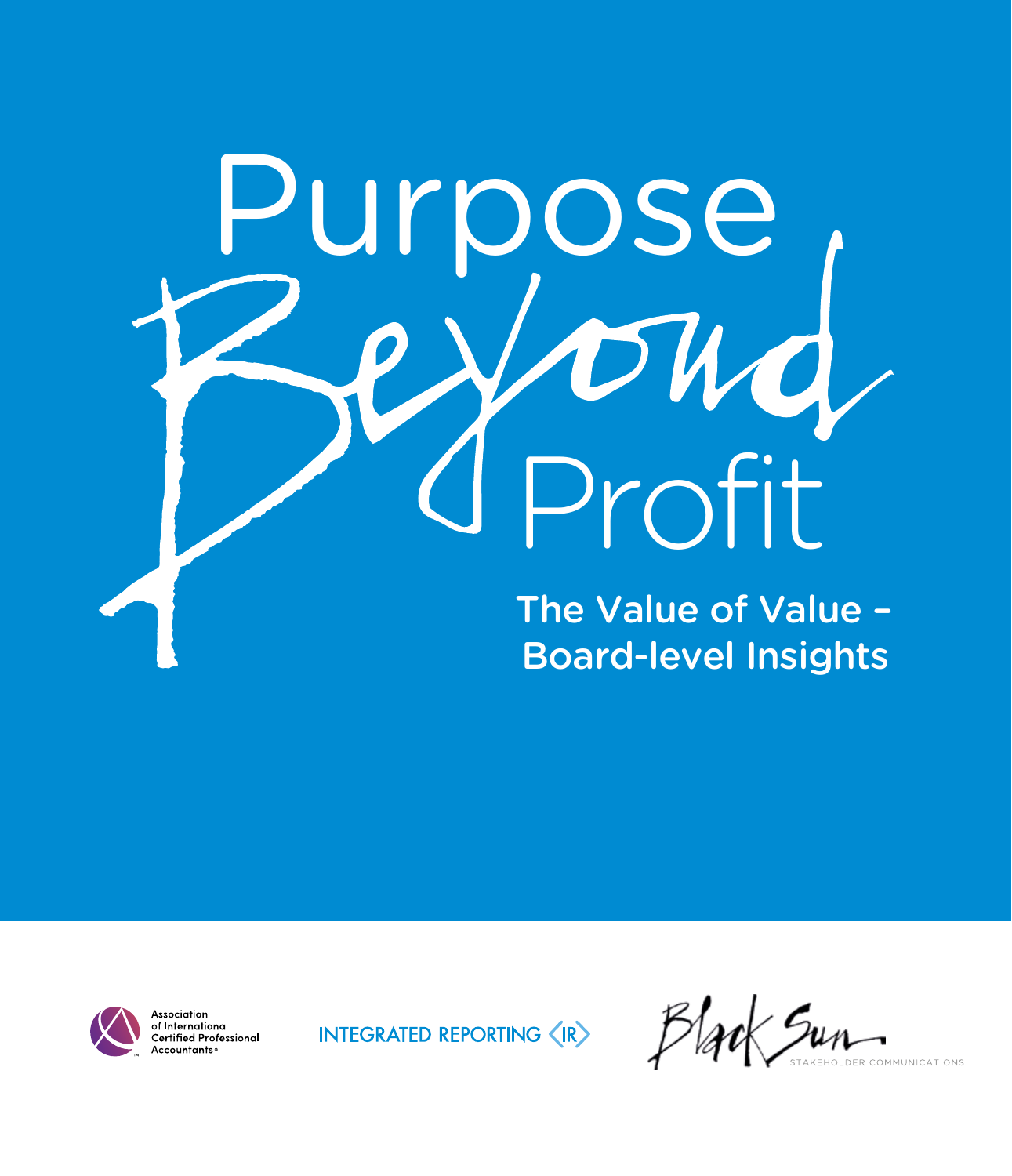# The Value of Purpose Beyond Profit:

#### *Purpose Beyond Profit: The Value of Value – Board-level Insights* is a survey of executives from across the globe that seeks to understand trends and challenges in

measuring, disclosing and understanding the value that companies create. Questions covered a range of topics investigating how value is thought about and understood, how companies approach strategic planning and performance measurement, and whether executives believe that they and investors have the right information for decision-making. The survey underlying this report is tied to an earlier survey, providing some indications of evolution in thinking over time.

#### **Contents**

| Executive summary: Executive insights on understanding and explaining value creation |                 |
|--------------------------------------------------------------------------------------|-----------------|
| Transforming, measuring and reporting on value                                       | $\overline{4}$  |
| Integral reporting pieces of the value creation picture                              | 8               |
| New reporting mechanisms required for value                                          | 12 <sup>°</sup> |
| Comparing executive insights and investor views on value                             | 16.             |
| Reporting on value can help drive behavioural change                                 | 20              |
| Conclusion                                                                           | 23              |
| Top considerations for executives around the value creation story                    | 24              |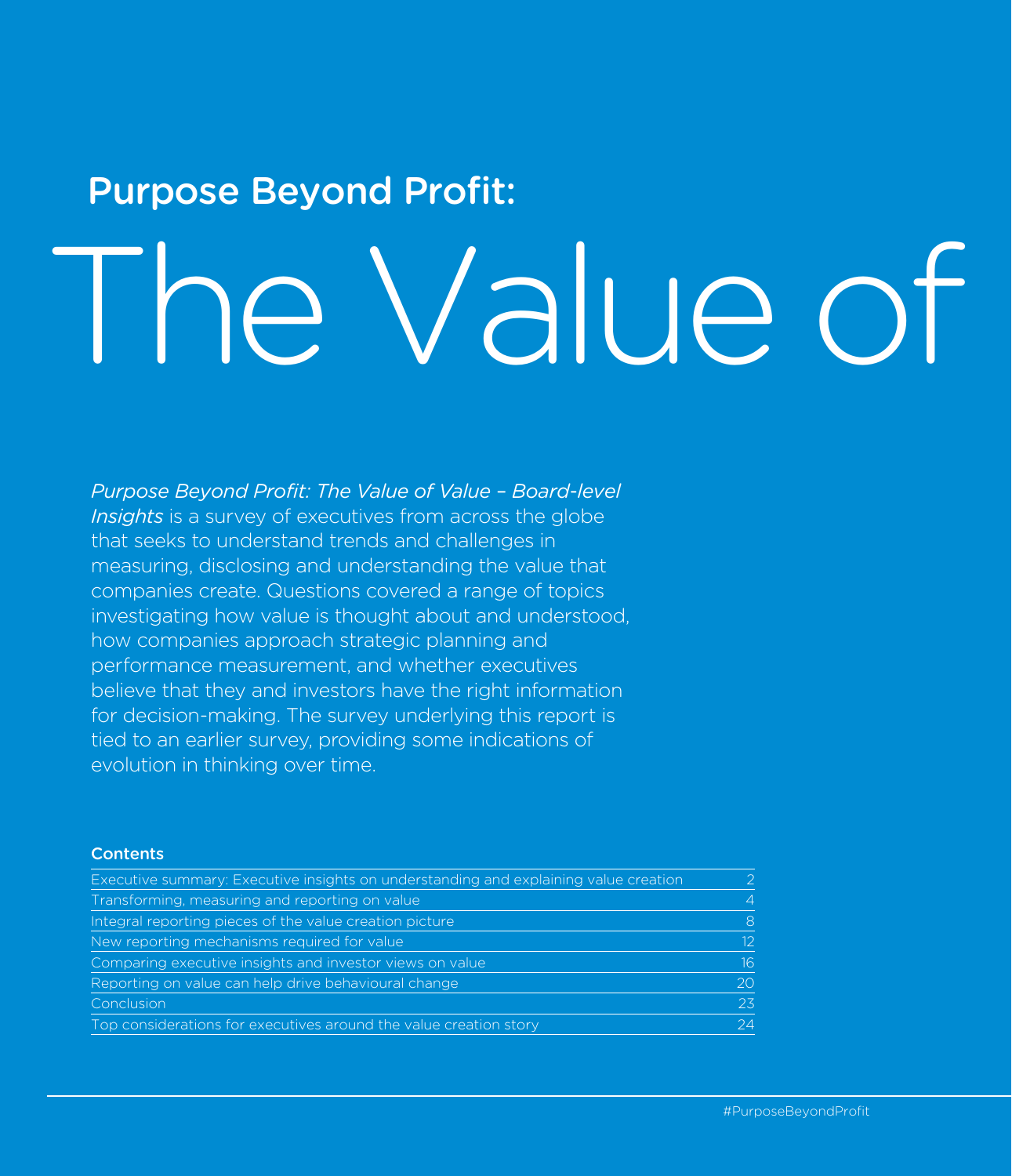xecutives globally<br>agree on the increase benefit of understand agree on the increasing benefit of understanding and communicating the value creation potential of their organisations to build relationships with stakeholders and improve integrated thinking and strategic decisionmaking. But our latest *Purpose Beyond Profit: The Value of Value – Board-level Insights* survey shows executives lack the management and reporting information to understand and interpret the future drivers of their business.

The story of how value creation is achieved and sustained is important, not only for executives – who are responsible for the successful stewardship of the business – but also for a wider range of stakeholders. In many ways, the integrity of the value creation story is essential to building trust in organisations.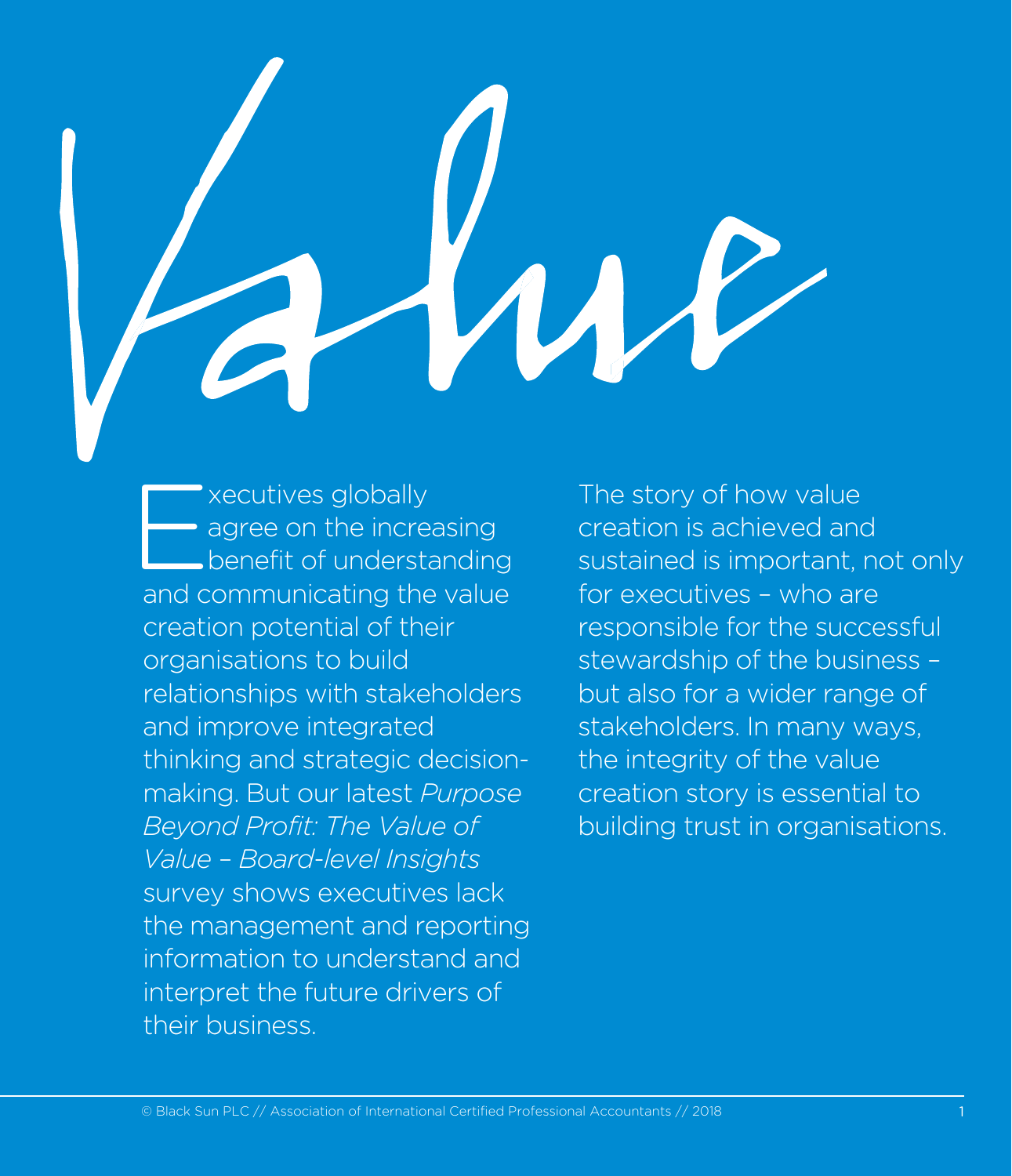### Executive insights on understanding and explaining

The latest *Value of Value* survey shows that a substantial majority of those surveyed, 79%, agree that using a longer-term perspective on strategic planning would improve value creation potential. Recent research substantiates this view: companies with longer-term perspectives have been found to be more profitable, with higher market capitalisations.

Executives also believe that the importance of meeting the expectations and needs of customers and inspiring and engaging employees will be much more important in the future. Our findings are that the importance of stakeholders other than customers and investors is growing significantly. This finding highlights the growing recognition that businesses rely on a broader set of resources and relationships. Businesses will need new models of management, measurement and leadership to fulfil their purpose and create value for all stakeholders.

"We have to get better at looking at the bigger picture, where our driver is not profit above all else, as this is an unsustainable business model," one survey respondent noted.

Understanding and being able to communicate how businesses create value is critical, not just for attracting investors, but also to build relationships with other stakeholders and improve integrated strategic decision-making within companies.

Our research found that 93% of executives think that effectively explaining value creation in corporate disclosures is important. Executives reported that strategic information, future-oriented information and data, and information about non-financial dimensions of performance are particularly important really to understand business value creation.

Despite wide acknowledgement by executives that a longer-term view and a broader range of performance metrics are key to improved performance and long-term sustainability, the majority are struggling. Only 11% of survey respondents report being able to make decisions using a broad range of internally generated data, beyond financial metrics, and only 24% believe external reporting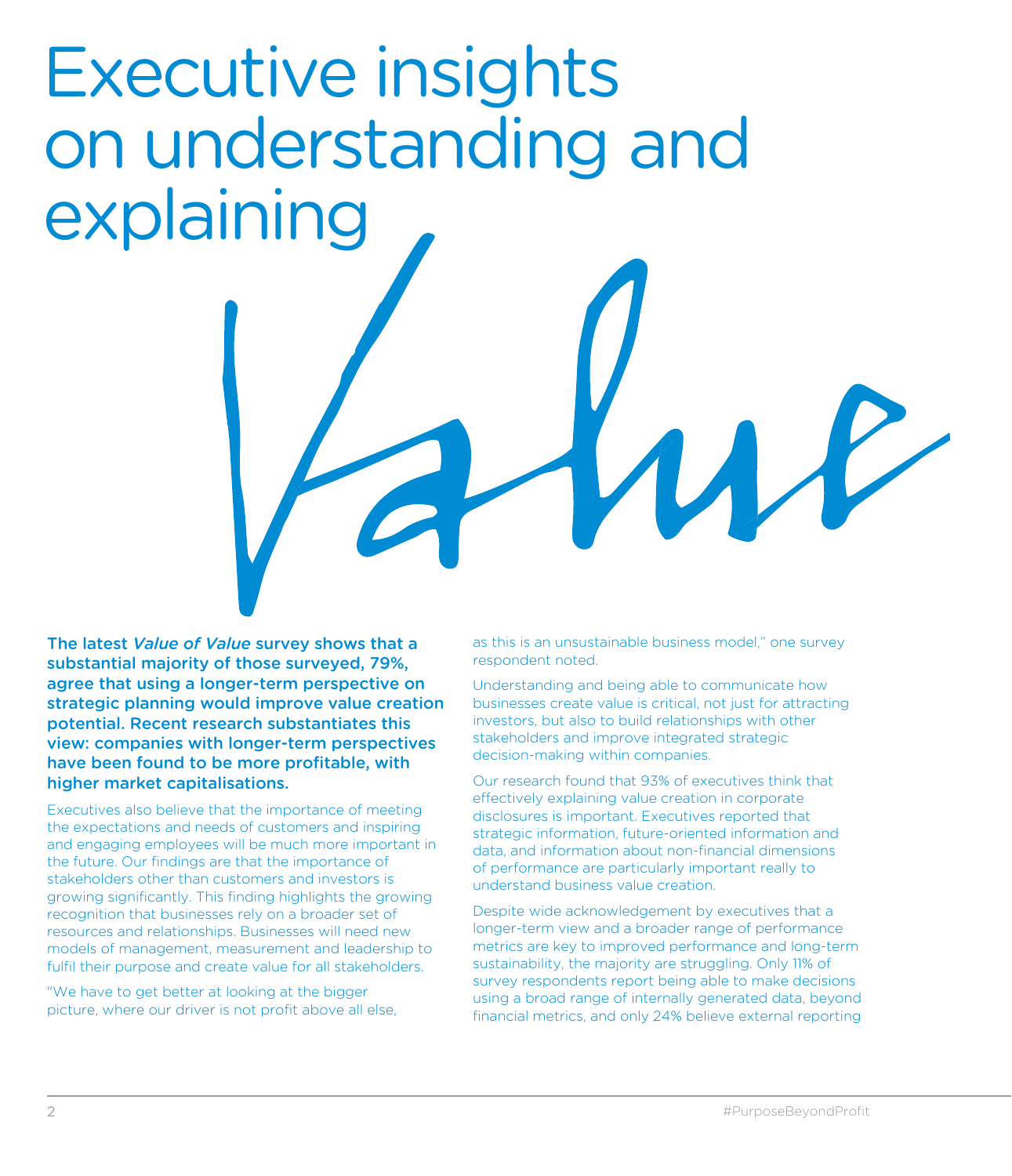# eatic)

does a very good job of meeting the information needs of investors and other stakeholders.

While companies develop tools and data to help them understand and report on non-financial dimensions of performance, a recent survey of investors found that nearly 75% of respondents are using non-financial information in investment decisions at least occasionally or on a case-by-case basis<sup>[1]</sup>. While governance is the aspect investors look at most often, more than half report that they consider information about the management and performance of material environmental and social issues.

Meanwhile, integration of financial and non-financial information is also a focus for investors, but lack of integration is not their chief concern. The main barrier to using non-financial information in investment analysis is the lack of high-quality, material information. Investors claim that using non-financial information is time consuming and costly, in part because companies disclose not only low-quality information but significant quantities of immaterial information.

The biggest factors that limit the use of non-financial information include: lack of appropriate quantitative environmental, social and governance information (55%); lack of comparability over time (50%); and questionable data quality  $(45\%)^{[2]}$ .

The good news from our survey is that 38% of executives report their organisations are actively working on capturing new data and creating tools to understand their performance more broadly. Companies are taking action to close the gap between the information that is reported and disclosed and the information that is needed both internally and externally.

There is widespread agreement that, in the long run, new types of information are needed to maximise insight into value creation. While companies are clearly on the right track, building new information systems and collecting new types of data is a long-term process.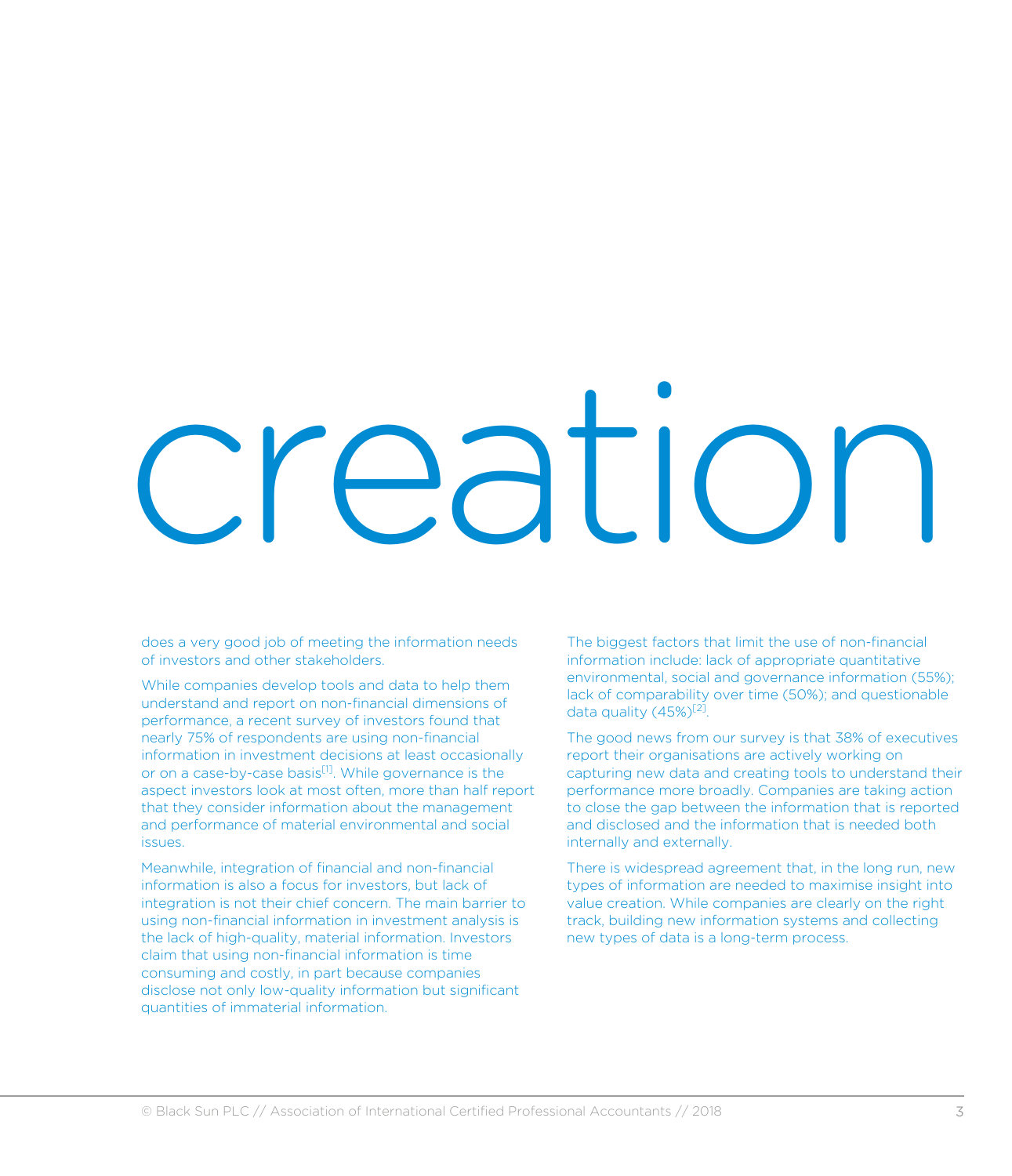# Transforming, measuring and reporting on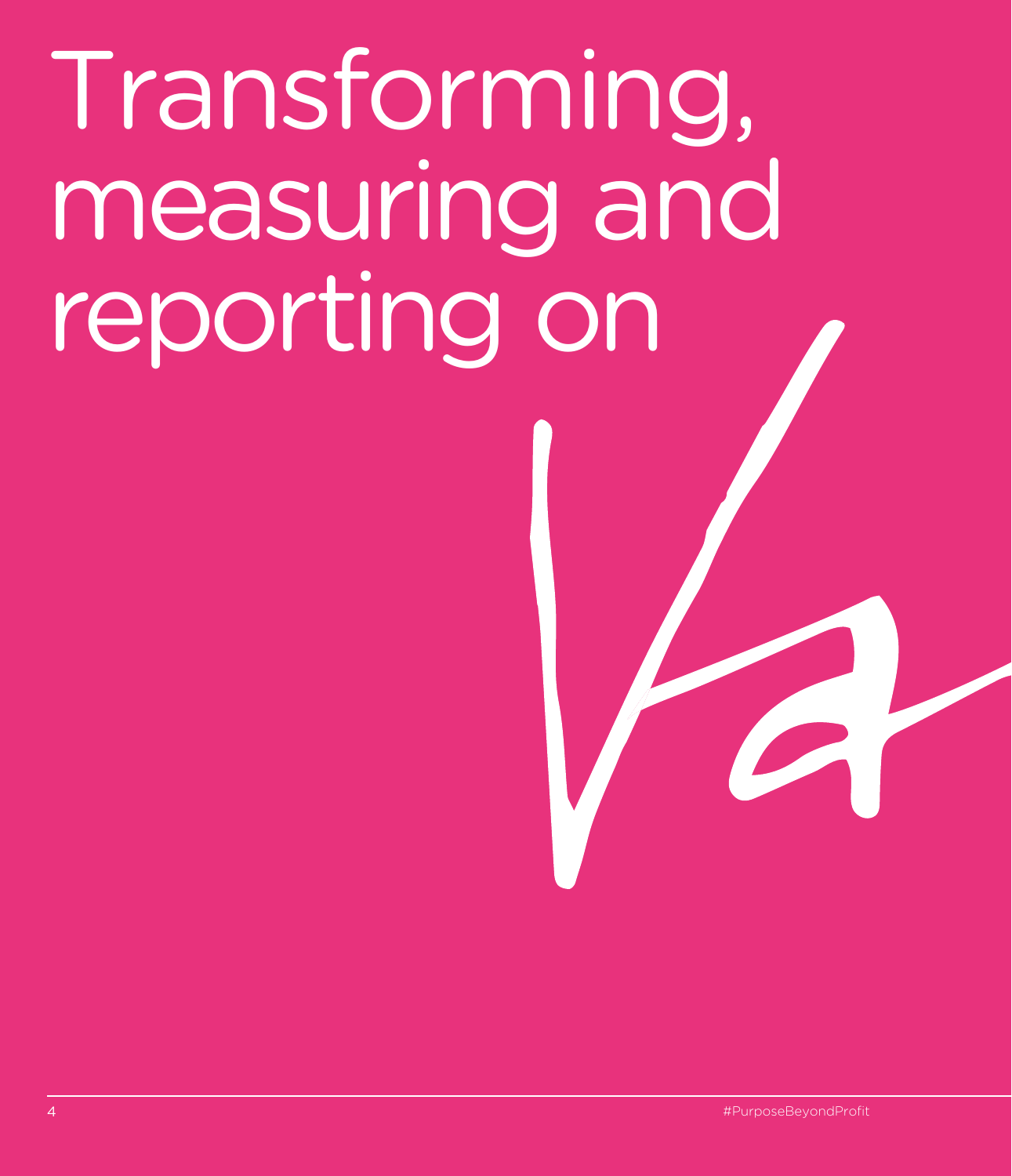#### THE VALUE CREATION STORY IS VALUABLE

In our survey of executives across the globe, we found that a majority, 93%, think effectively explaining value creation in corporate disclosures is important. Beyond attracting investors, good information about value creation can improve both relations with other stakeholders and internal decision-making.

At the same time, a majority reported a lack of confidence that their businesses disclose the right information externally, or capture the right information internally.

Only a small minority of executives surveyed, 24%, believe that their current corporate reporting adequately meets the information needs of investors and other key external stakeholders, while even fewer, 18%, say that publicly disclosed information reflects the information they need to run their business. This lack of confidence in the information companies gather and report is fairly consistent across regions.

Our finding that executives do not believe they are disclosing the information investors really need aligns with findings from recent investor surveys. While investors still rely on annual reports to a large extent, they also report that the information they receive is generally inadequate to assess future value creation potential. Research indicates that investors want a broader range of information, going beyond short-term financial data, to help manage investment risk, evaluate industry dynamics, validate an investment thesis and assess a company's forward-looking information.



Agree effectively explaining value creation in corporate reporting is important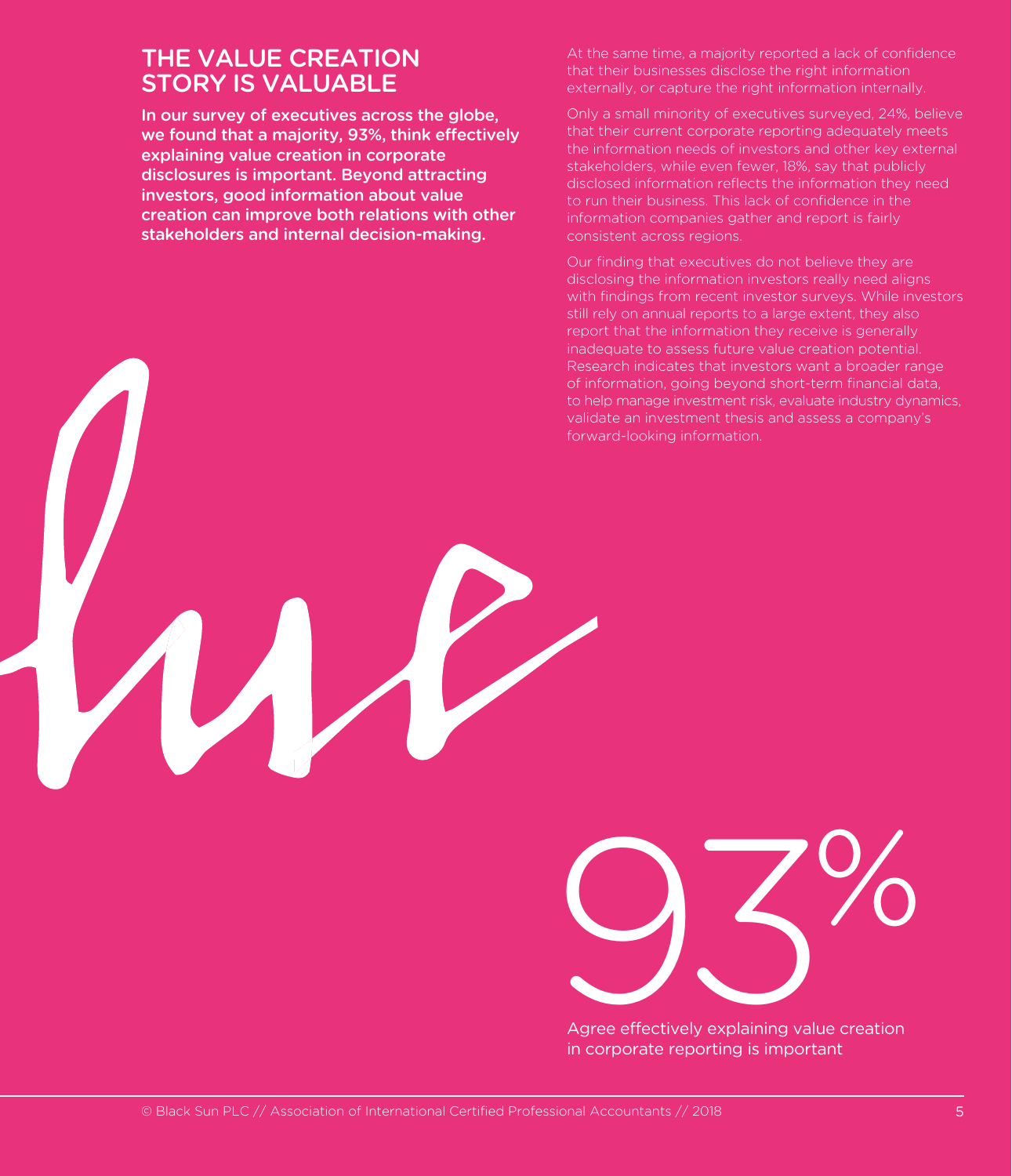| <b>Executives agree</b><br>on the need to shift<br>focus to wider value<br>creation                                                                                              |                  | and explain<br>wider value<br>creation                                                                                                                                                                                                                                              |                  | but feel current<br>corporate reporting<br>does not meet internal<br>information needs                               |                   |
|----------------------------------------------------------------------------------------------------------------------------------------------------------------------------------|------------------|-------------------------------------------------------------------------------------------------------------------------------------------------------------------------------------------------------------------------------------------------------------------------------------|------------------|----------------------------------------------------------------------------------------------------------------------|-------------------|
| say YES                                                                                                                                                                          |                  | <b>AGREE</b>                                                                                                                                                                                                                                                                        |                  | say NO                                                                                                               |                   |
| As a CEO/CFO/COO, how<br>$\sum$ important is it that you can<br>effectively explain how your<br>business creates value for the<br>long term through your<br>corporate reporting? |                  | To what extent do you agree<br>that organisations need to<br>shift their focus from pure<br>shareholder value creation to<br>wider value considerations<br>such as customer satisfaction.<br>value to society and co-<br>creation of value through<br>other external relationships? |                  | Do you feel your current<br>corporate reporting meets<br>internal information needs for<br>decision-making purposes? |                   |
| Yes, very much<br>Yes, somewhat<br>No, not really                                                                                                                                | 69%<br>24%<br>6% | <b>Strongly agree</b><br>Agree<br><b>Disagree</b>                                                                                                                                                                                                                                   | 48%<br>41%<br>9% | Yes, very much<br>Yes, somewhat<br>No, not really                                                                    | 18%<br>57%<br>21% |
| No, not at all                                                                                                                                                                   | 1%               | Strongly disagree                                                                                                                                                                                                                                                                   | 2%               | No, not at all                                                                                                       | 4%                |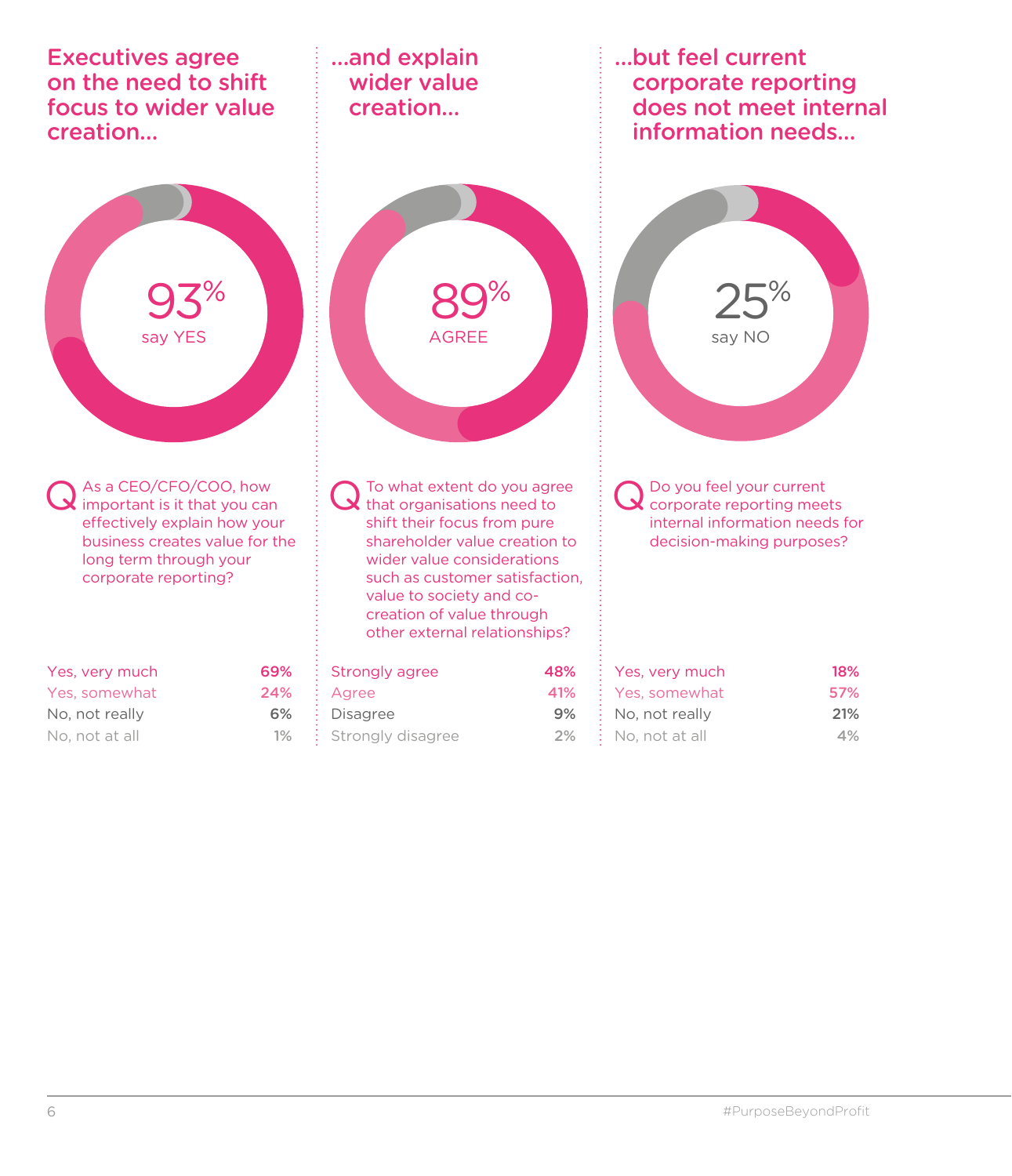#### …or the needs of investors and other key stakeholders.



Do you feel your current reporting meets the information needs of investors and other key external stakeholders?

| Yes, very much | 24%   |
|----------------|-------|
| Yes, somewhat  | 62%   |
| No, not really | 13%   |
| No, not at all | $1\%$ |

#### BALANCE OF POWER CLEARLY SHIFTING

There is widespread agreement that companies are measuring and reporting on a narrow view of value creation. Across all regions, the majority of executives, 89%, agree that organisations need to shift focus to wider value creation. Considerations such as customer satisfaction, value created for society and co-creation of value through other external relationships are becoming more important to future success.

Our finding is that companies are reporting a narrow range of information because they are capturing and producing a narrow range of information. Executives believe the information and processes they currently use for internal decision-making could be improved, with a majority of respondents reporting dissatisfaction with the information they have, reinforcing the need for a broader range of information. Understanding why this is true is important to understand how to close the information gap and seize the opportunity of capturing and providing a more holistic set of information about value creation to support better decision-making.



#### Agree need to shift from shareholder-only focus

Research from CIMA and the Association of International Certified Professional Accountants (the Association) published in 'Joining the Dots'<sup>[3]</sup> shows that organisations that have advanced capability in the four Principles to create and preserve value underpinning the CGMA Global Management Accounting Principles © – Influence, Relevance, Analysis and Trust – enjoy a decision-making advantage $[4]$  – for example, in terms of better performance, improved strategic execution, and fewer failures of strategic initiatives due to delays in decisionmaking and reduced susceptibility to delivering flawed information to decision-makers.

The practices of management accounting as described by the Global Management Accounting Principles provide the integrated information required to support integrated thinking and decision-making, in particular taking into account both financial and non-financial performance across multiple timeframes. This integrated information is the foundation for a shared understanding of how an organisation creates value through its business model.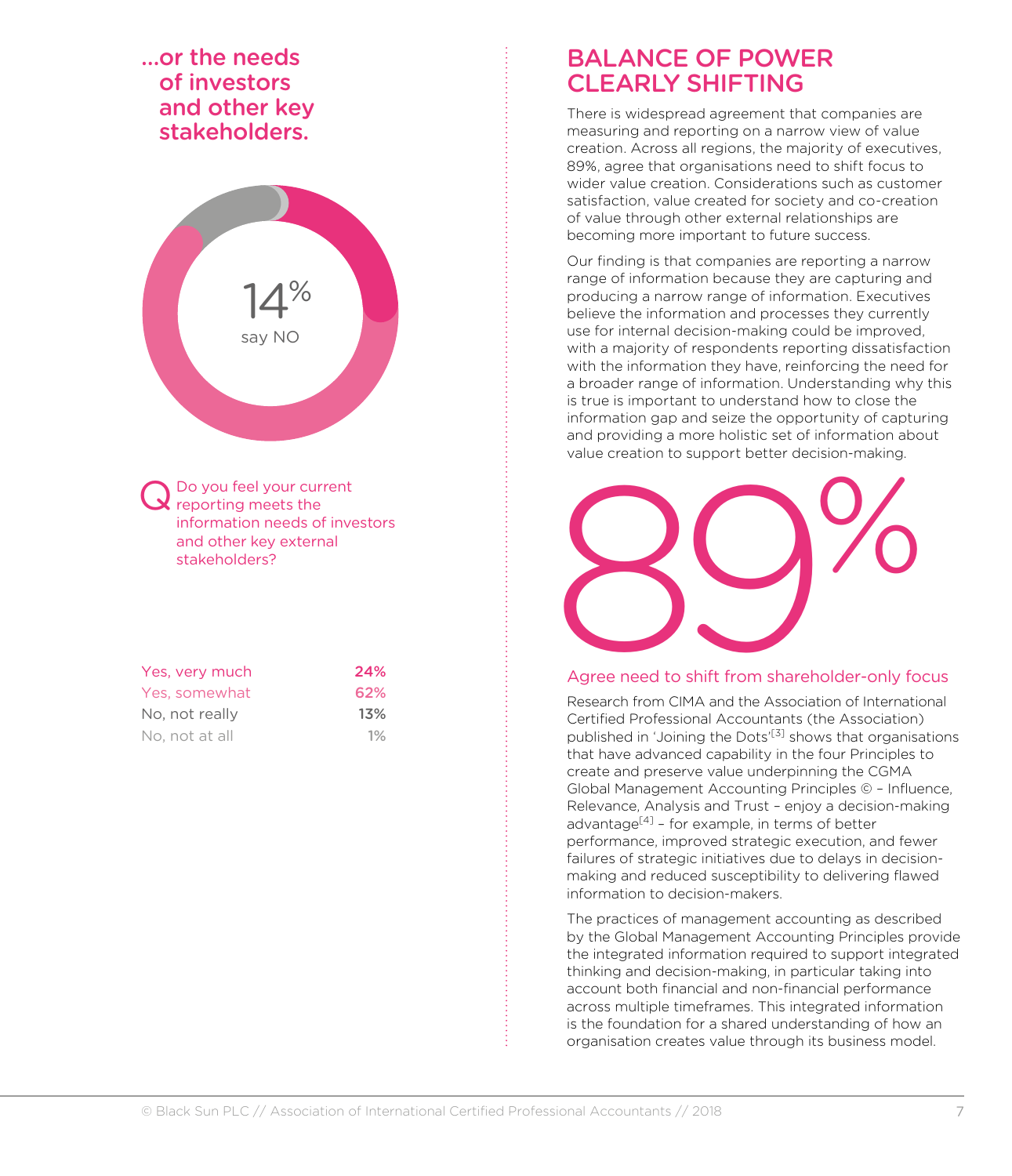# Integral reporting pieces of the

creation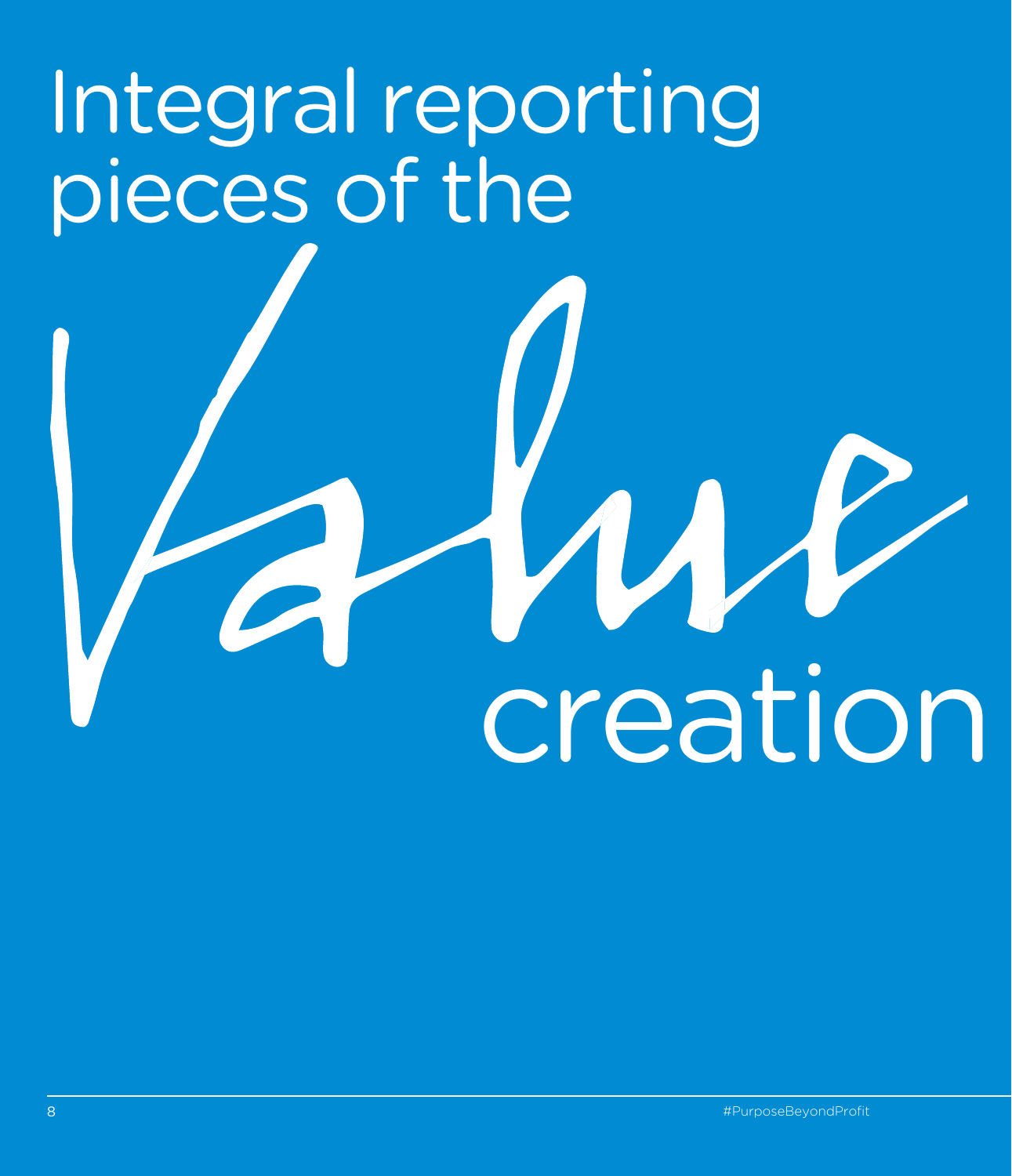Accounting and information systems are primarily geared to producing financial information. While this is important and businesses can't remain viable without maintaining profitability, financial information is not providing a complete picture of whether and how companies are truly creating value.

Survey respondents reported three areas where they see significant information gaps in their businesses: quality information about strategy; business model; and information about other non-financial dimensions of performance. These types of information are considered particularly valuable for understanding future performance.

#### STRATEGIC INFORMATION IS KEY TO FUTURE PERFORMANCE

Across all regions and sectors, strategic information is what executives believe to be the most critical to understanding and communicating the short, medium and long-term performance of businesses. A majority of executives, 84%, believe strategic information is most critical, representing a significant increase from prior survey results, an indication that strategy may be growing in importance.

While strategy is the area executives consider most important to understanding future performance, they don't believe they are capturing the right information to have true insight. 84% of survey respondents reported that strategic information – including objectives, product pipelines, SWOT analysis and core competencies – was most critical to understanding future business performance. About half said that their company is only somewhat successful in capturing the strategic information they need to run their business, while nearly 20% knew they were not capturing the right strategic information.

This fits with an overall finding that executives don't believe their company is successfully capturing the most essential information to make important business decisions.

#### % of executives with a high level of confidence in the information captured by their organisation

23%

Operating environment information (including industry analysis)

28%

Strategic information (including goals and competencies)

24%

Business model (including what, how and by whom value is created)

29%

Operational metrics (including capacity utilisation and employee satisfaction)

12%

Business impacts (including environmental and social)

# picture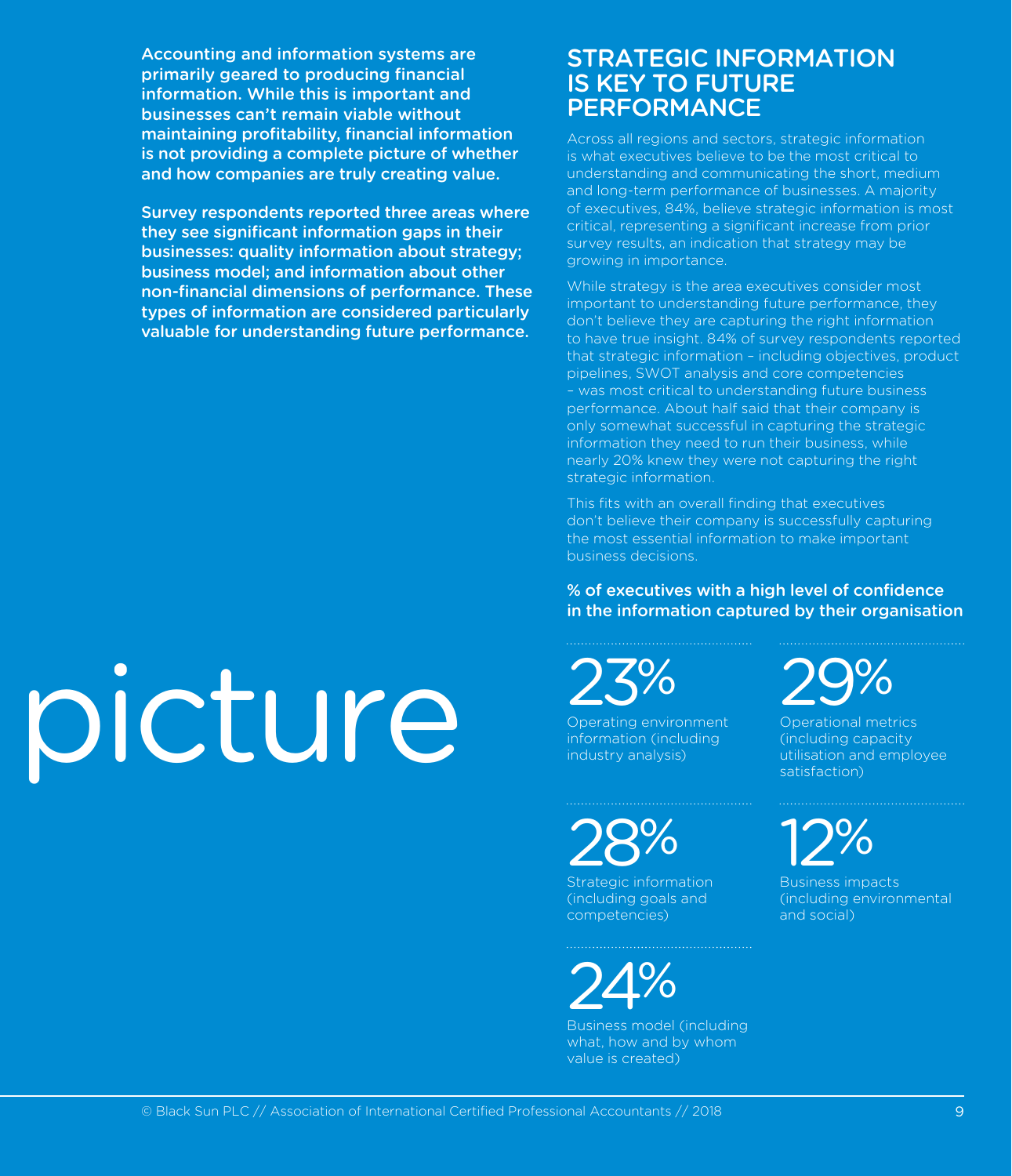A business's strategy is its plan for moving forward, and the implementation of a strategy reflects the choices and decisions used to guide a company to greater profitability and success. Executives believe that strategic information is critical for understanding future value because it gives insight into the rate of change and the success of change management. As change has become faster in many industries – and many aspects of life – understanding and managing change are more important than ever.

Companies that are very methodical about measuring and reporting on strategy implementation frequently measure and disclose outcomes against goals and targets. This also reflects the nature of reporting systems, which are primarily designed and used to produce outcome information as opposed to process information. However, to really understand how and to what extent strategic change is taking hold within an organisation, more process information may be needed. This may include information about:

- Getting corporate culture right;
- Fostering creativity and innovation;
- Focusing on continuous improvement;
- Empowering people; and
- Fitting operational decisions within strategic objectives.



Agree strategic information is critical to future performance

#### BUSINESS MODEL CRITICAL TO FUTURE VALUE CREATION

If the strategy is the plan for moving forward, the business model is the framework in which a company executes its strategy, creating value through core business processes for different types of stakeholders. Our research found that executives believe that clear disclosure on their company's business model is second in importance only to disclosure about their strategy. 68% of respondents said that information about the business model, including how and for whom value is created, is critical to understanding future value creation.

Again, about half said that their company is only somewhat successful in capturing the information about their business which is critical in understanding their value creation model, while 20% knew they were not capturing the right information.

Today, organisations are considering a shift from short-term to long-term thinking, and from focusing on financial capital to managing impact on a broader range of capitals.

As companies move from maximising financial profits to optimising multiple aspects of value creation for all stakeholders, insights into business models may become more important.

A large majority of respondents, 87%, either use non-financial information in decision-making or are actively trying to do so. Executives see multiple benefits from using both financial and non-financial information to make decisions, with the majority agreeing that it would deliver benefits such as more effectively identifying and managing risk, driving improvements in decision-making and helping to achieve a more forwardlooking, longer-term view of performance. However, only 12% reported that they are confident they are capturing the right information about environmental and social outcomes, and only 11% reported that they have successfully integrated non-financial information in decision-making processes.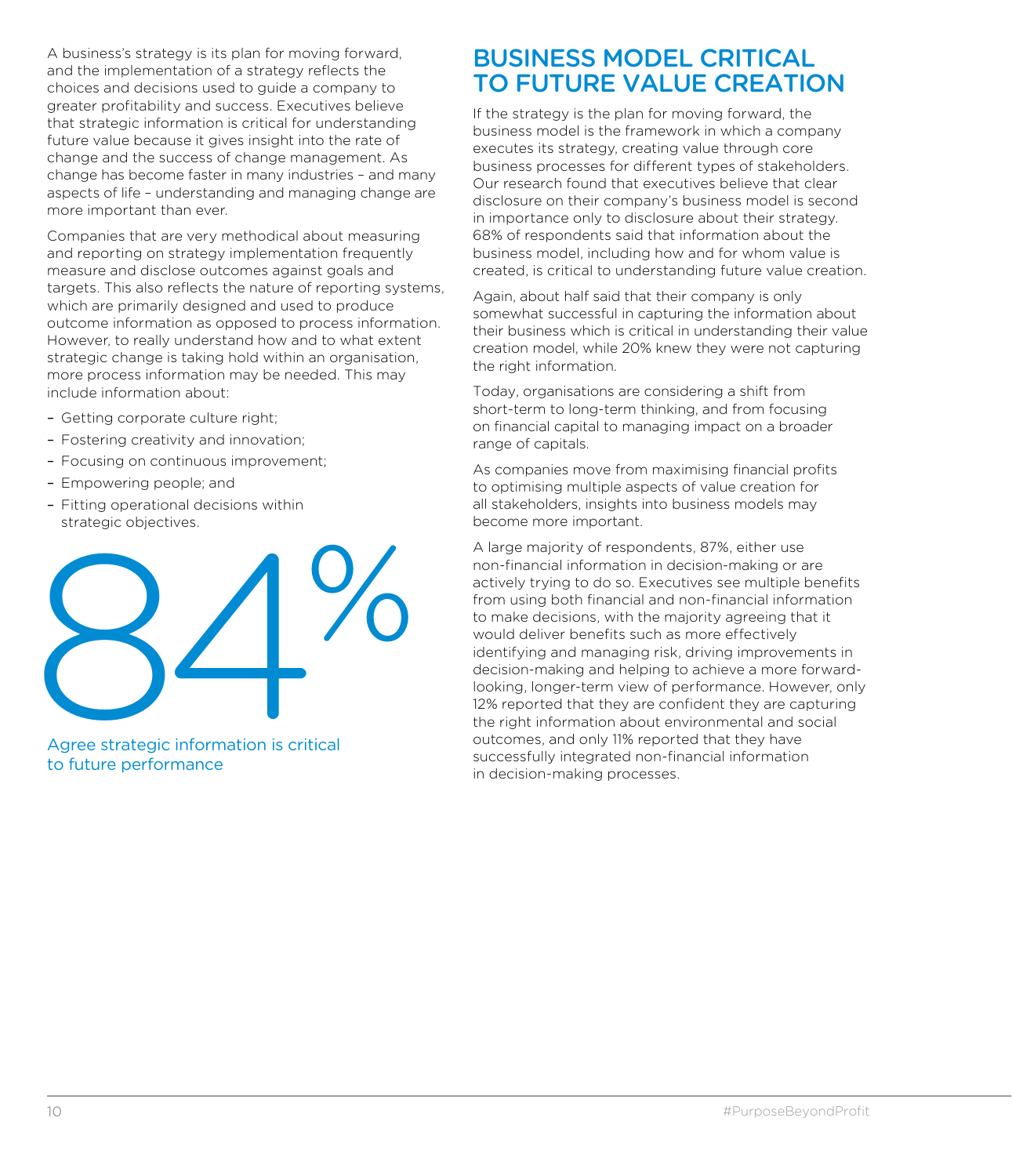Executives overwhelmingly agree that bringing financial and non-financial information together creates the following benefits

96% More effective identification and management of risk

96% Drives improvements in business decisionmaking

96%

A more forward-looking, longer-term view of company performance

### 92%

Builds trust and confidence with stakeholders

### 88%

**Strengthens** relationships with investors and creditors Companies clearly have confidence that non-financial information, particularly used together with financial information, can be very helpful. They aren't providing the right information to investors for the same reason that they don't have the right information internally – they are still working on developing the right tools and capturing the right data. On the positive side, companies are actively working to address non-financial information gaps. 38% of executives reported that their companies were in the process of capturing additional data or developing new tools to better understand non-financial dimensions of performance.

There is evidence that it is very important to get this right. Researchers have found that the positive effects from investing in and properly managing material non-financial issues are larger for firms that focus only on material issues than for firms that focus on both material and immaterial issues<sup>[5]</sup>. In other words, it's important to make sure that businesses don't fall into the trap of measuring and managing what is easy to measure and manage. For non-financial dimensions of performance, what is material varies a great deal by sector. Using resources to manage less important, or immaterial, issues takes away from resources available to manage critical, highly material issues, undermining overall performance.

#### Q **To what extent are strategic decisions made in your organisation taking into account a broad range of non-financial factors alongside traditional financial analysis?**



*"Integrated thinking – aligning purpose and the business model to market opportunities and sustainable performance"* is research from the CIMA Global Academic Research Program, which comes from a number of case studies, that seeks to understand how organisations align purpose and the business model to market opportunities and sustainable performance and, in particular, how the finance organisation helps understand, enhance and report strategies for longterm value creation<sup>[6]</sup>.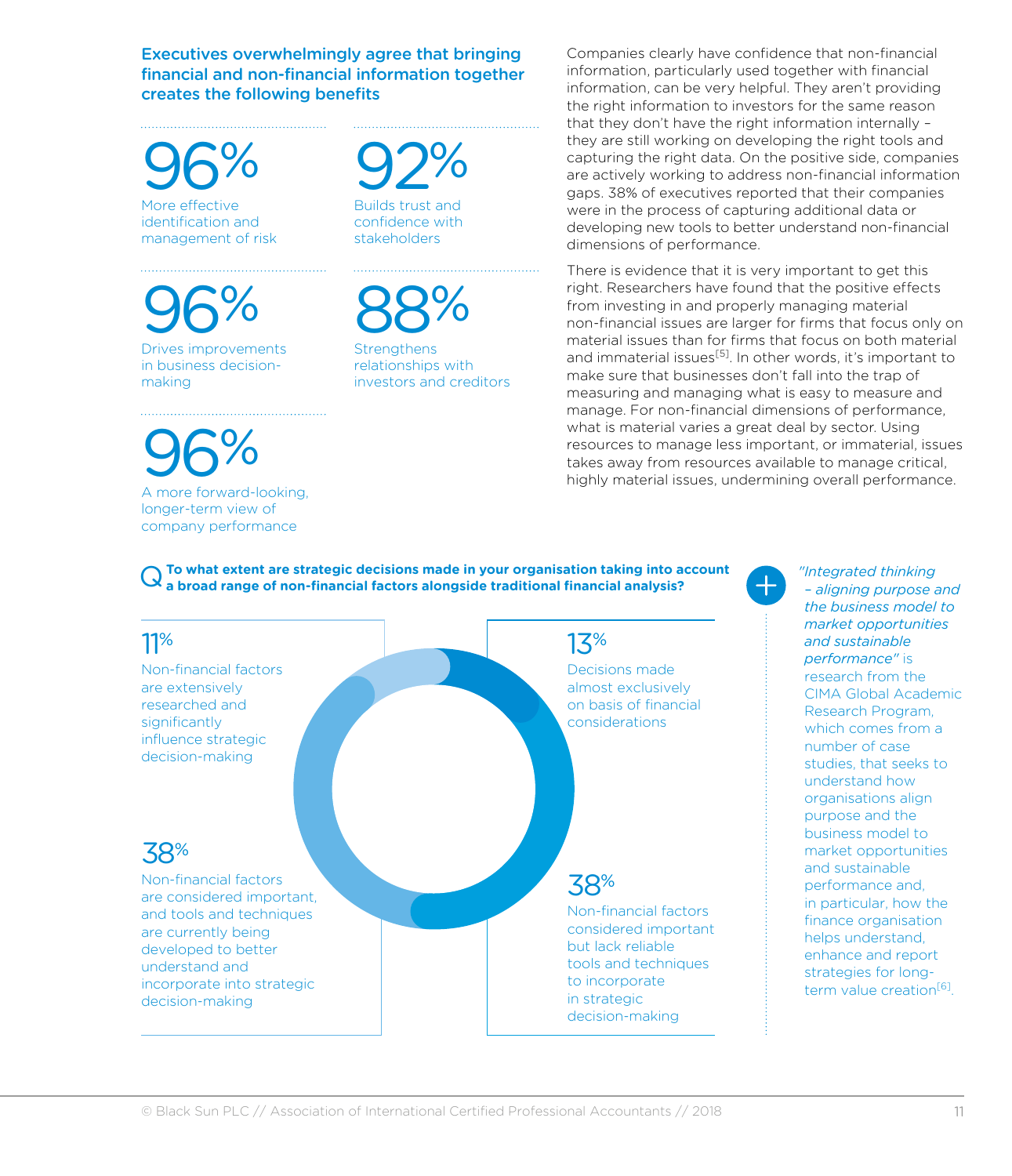## New reporting mechanisms required for

If companies really believe that strategic information is of the utmost importance and integrating non-financial information with financial information in decision-making has tangible, positive benefits, why are so few companies capturing this information? Largely this is because accounting systems are still best suited for providing information about tangible assets, even while business investment in intangible assets far exceeds investments in traditional tangible assets $[7]$ .

Despite the dramatic changes in the strategies and operations of businesses, the structure and content of corporate financial reports have remained almost entirely unchanged for at least a century. In the 2016 book *End of Accounting and the Path Forward for Investors and Managers*, Accounting Professors Lev Baruch and Feng Gu argue that there has been a constant decrease in the relevance of financial information in investors' decisions, a decline they date from the 1950s. They say that accounting measures such as earnings per share, selling, general and administrative spending, and return on equity have lost relevance and predictive value for investors.

Baruch and Gu attribute this decline in relevance of reported financial information to the failure of financial accounting to recognise intangible assets such as intellectual property rights or brand value. They argue that while intangible assets are increasingly important to how businesses function and grow, they are not fully covered by accounting standards such as the International Financial Reporting Standards (IFRS). After listening to literally hundreds of company conference calls, they found that nearly all questions asked by analysts involve companies' current strategy and success in generating and deploying intangible assets $^{[8]}$ .

To understand the likely future direction and performance of an organisation, investors and executives need improved information on all resources available. Often, these resources are intangible in nature and largely ignored in corporate reporting, creating a disconnect between disclosure and information needs<sup>[9]</sup>.

Achieving decision-useful information does not just mean providing more information, about more types of assets and capitals. It is also necessary to manage and report on the connecting links between strategy and the fundamental assets or capitals that organisations rely on to sustain competitive advantage.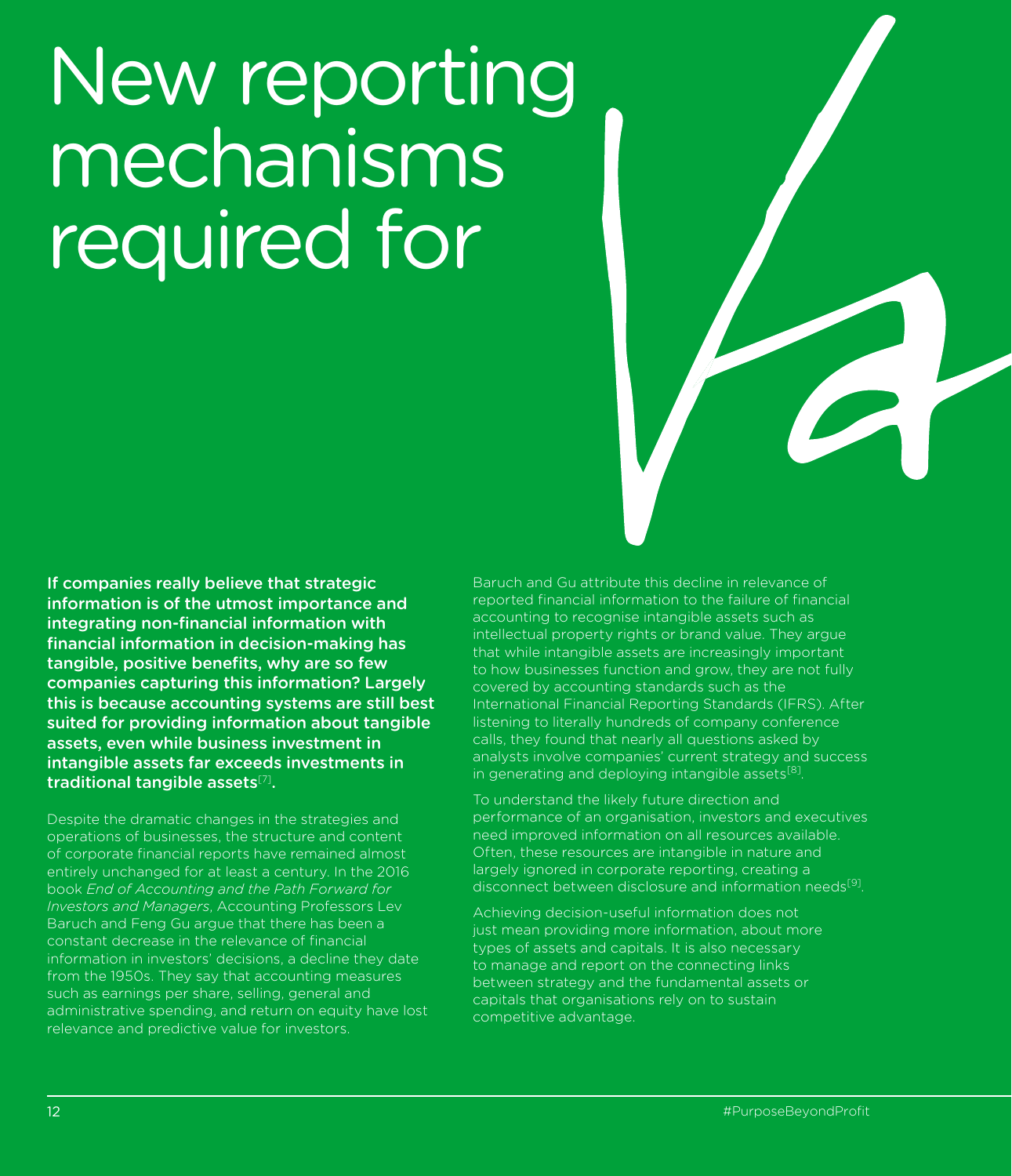

**There is widespread agreement that, in the long run, new types of information are needed to maximise insight into value creation. While companies are clearly on the right track, building new information systems and collecting new types of data, this is a long-term process. In the short term, progress may be made by focusing on new ways of disclosing what is currently available. In other words, how can reported information be reported in more useful ways?**



To begin with, the time horizon for reported information – with a focus on short-term results and past performance – is not ideal for most internal and external information needs. In addition, our findings show that while producing profits for investors is and will remain important, the need to create value for other stakeholders is growing. Understanding and reporting on value created for customers, suppliers and employees still lags behind disclosure on total shareholder return.

#### FOCUSING ON LONGER TIME HORIZONS

While some companies are trying to get better at providing future-oriented information, much corporate disclosure continues to be focused on the past. Only a small minority of executives believe that past performance is very important to investors. In contrast, 79% of executives think that future performance is what investors are most interested in understanding.

Agree future performance is most important for investors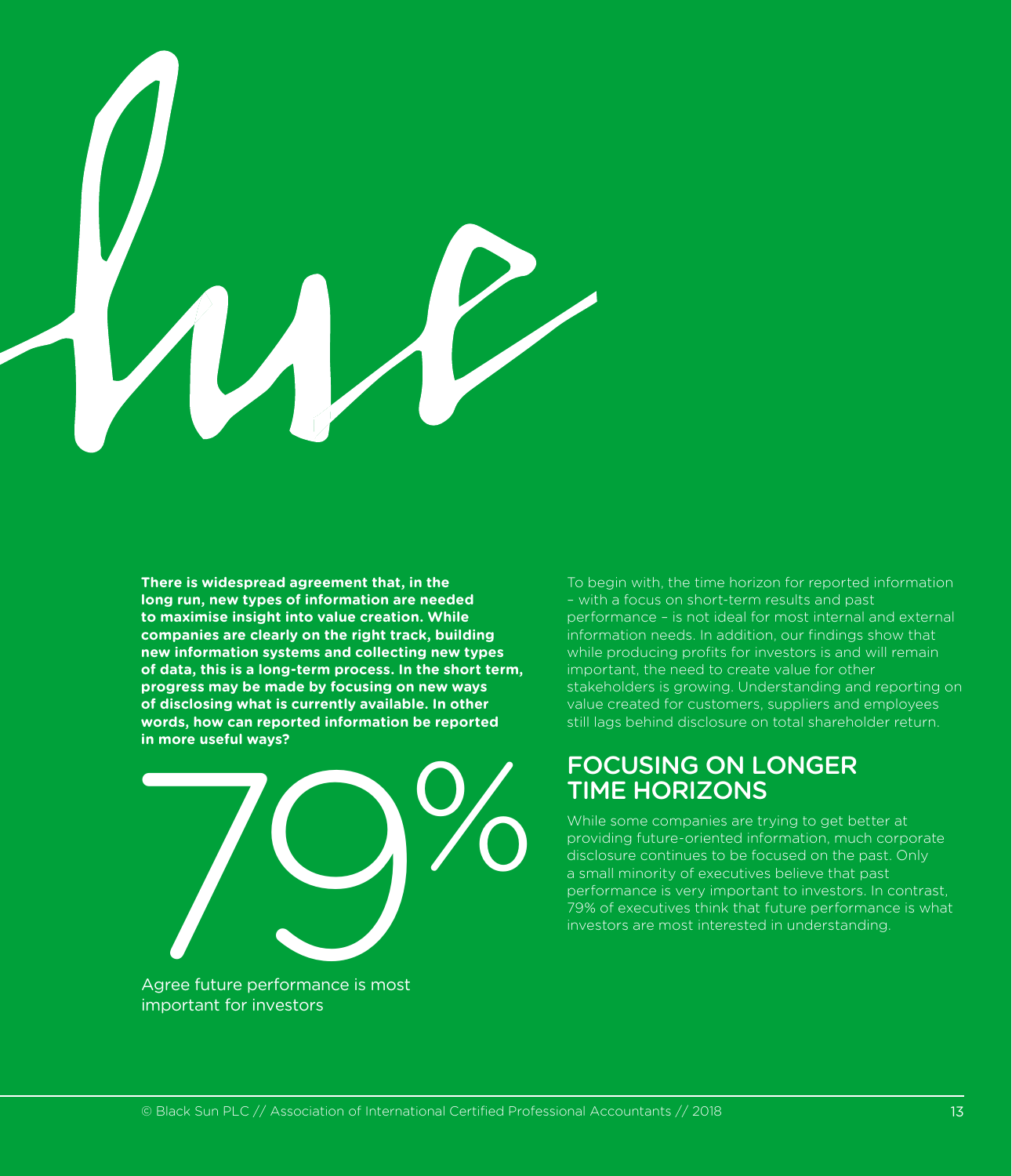We found that companies would prefer to work with a longer-term view of performance than they do currently. Executives believe they should be using a longer time horizon internally for strategic planning. Our research found that 34% of executives currently use a planning horizon of over three years, while 60% would prefer to use longer-term horizons of more than three years. A majority, 79%, of executives agreed that a longer-term perspective on strategic planning would improve company performance and value creation potential.

Recent research substantiates this view: companies with longer-term perspectives have been found to be more profitable with higher market capitalisations. The McKinsey Global Institute, a think tank associated with the global management consulting firm, working with the Focussing Capital on the Long-Term Global Initiative (FCLTGlobal), has demonstrated that companies with longer-term approaches to strategy and decision-making outperform their peers with shorter-term strategic focuses on a range of economic and financial metrics. They found that the revenue of firms with longer-term perspectives not only grew more than the revenue of other firms, it did so with less volatility.



Agree longer-term perspective on strategic planning would improve value creation potential

Companies with long-term perspectives were also found to exhibit stronger financial performance over time. Market capitalisation grew more than that of other firms and total return to shareholders was also superior<sup>[10]</sup>.

One way for companies to move toward a longer time horizon is to have long-term shareholders. This may not be an option for all companies, but a number of efforts have been made by policymakers to discourage shorttermism, giving long-term investors more shares, more voting power or tax incentives. France, for example, has a rule that gives extra voting rights to long-term shareholders and the European Commission has considered something similar. In the US, some courts have ruled that a firm's owners are those who have held shares for a long time, as opposed to those who happen to own them at any given moment $[11]$ .

Of course, the reasons why companies focus and report on less than optimal timeframes are complicated. All forward-looking information involves uncertainty. Companies also have concerns that disclosing forwardlooking information may give competitors too much insight, harming competitive advantage, or that it will lead to issues of liability.

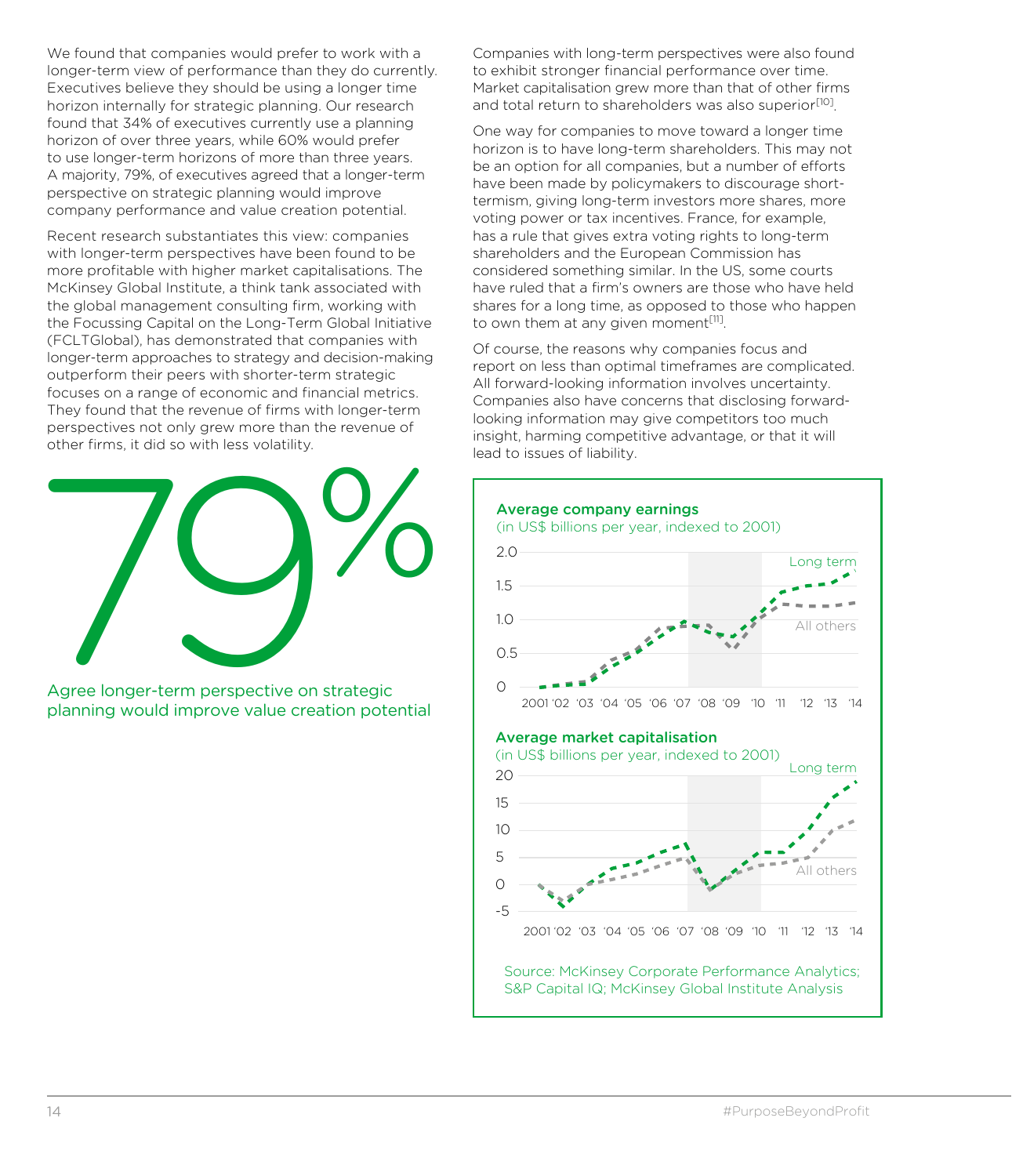#### STAKEHOLDER AUDIENCE WILL BE MORE IMPORTANT TO FUTURE SUCCESS

For publicly-held companies, the importance of creating value for investors is critical. In the future, meeting the needs and expectations of customers and engaging employees will grow far more in importance than profitability and financial returns for investors alone in achieving business success. This reinforces the concept that organisations can only create lasting value for investors if they can develop successful and enduring relationships with customers, employees, suppliers and the communities in which they operate as well as their shareholders. The International <IR>Framework<sup>[12]</sup> addresses this concept specifically, stating 'the ability of an organisation to create value for itself is linked to the value it creates for others'. An integrated report can help to enhance 'transparency and accountability by disclosing how key stakeholders' legitimate needs and interests are understood, taken into account and responded to'.

Our findings show that the importance of stakeholders other than customers and investors is growing significantly. Less than a third viewed suppliers and other business partners as of extreme importance at present, but nearly half thought these stakeholders would become extremely important in the future. This finding highlights the growing recognition that businesses rely on a broader set of resources and relationships.

One challenge of capturing and reporting decision-useful information is that companies are attempting to create value for a range of stakeholders. Different stakeholders logically have different perceptions of value, and creating long-term value requires businesses to understand which outcomes are sought by their stakeholders.

Financial performance metrics are important to all of a firm's core stakeholders, but they do not adequately measure the value different types of stakeholders receive. The ability to create value for stakeholders – such as customers – is a predictor of future firm performance. It is therefore important to find ways of capturing a more complex and holistic view of value in a systematic and comprehensible fashion. Achieving this may benefit businesses in a number of ways.

Most financial performance measures are so aggregated that they are not truly useful for problem solving. However, if an organisation tracks value created for multiple stakeholders, it is in a much better position to determine potential sources of problems as well as opportunities.

Rather than focusing on financial performance, stakeholder-based performance measures, such as customer satisfaction and employee engagement, challenge managers to examine value from the perspective of stakeholders who are involved in creating it. Suppliers and employees provide resources and help turn them into outputs, and they receive value from the organisation at the same time. Customers are the ones to whom value is delivered. Using stakeholder-based performance measures can give managers the information they need to engage stakeholders, allowing them to use relevant insights to create more value<sup>[13]</sup>.

The narrow view of value in corporate reporting is therefore an important part of the gap between the information that companies disclose and the information boards, investors and other stakeholders need.



#### Executives see a range of stakeholders as being extremely important to the success of their business: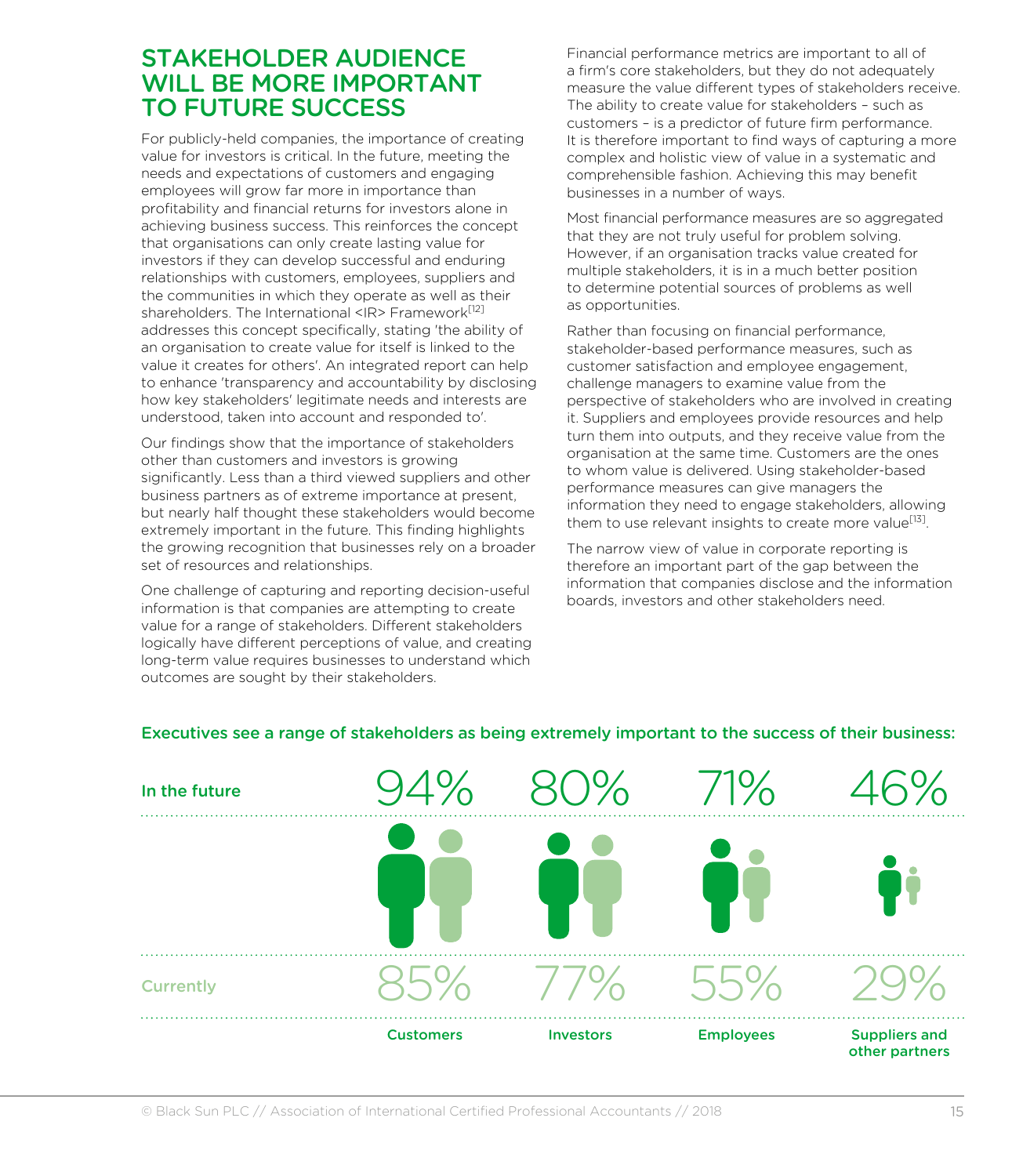### Comparing executive insights and investor views on

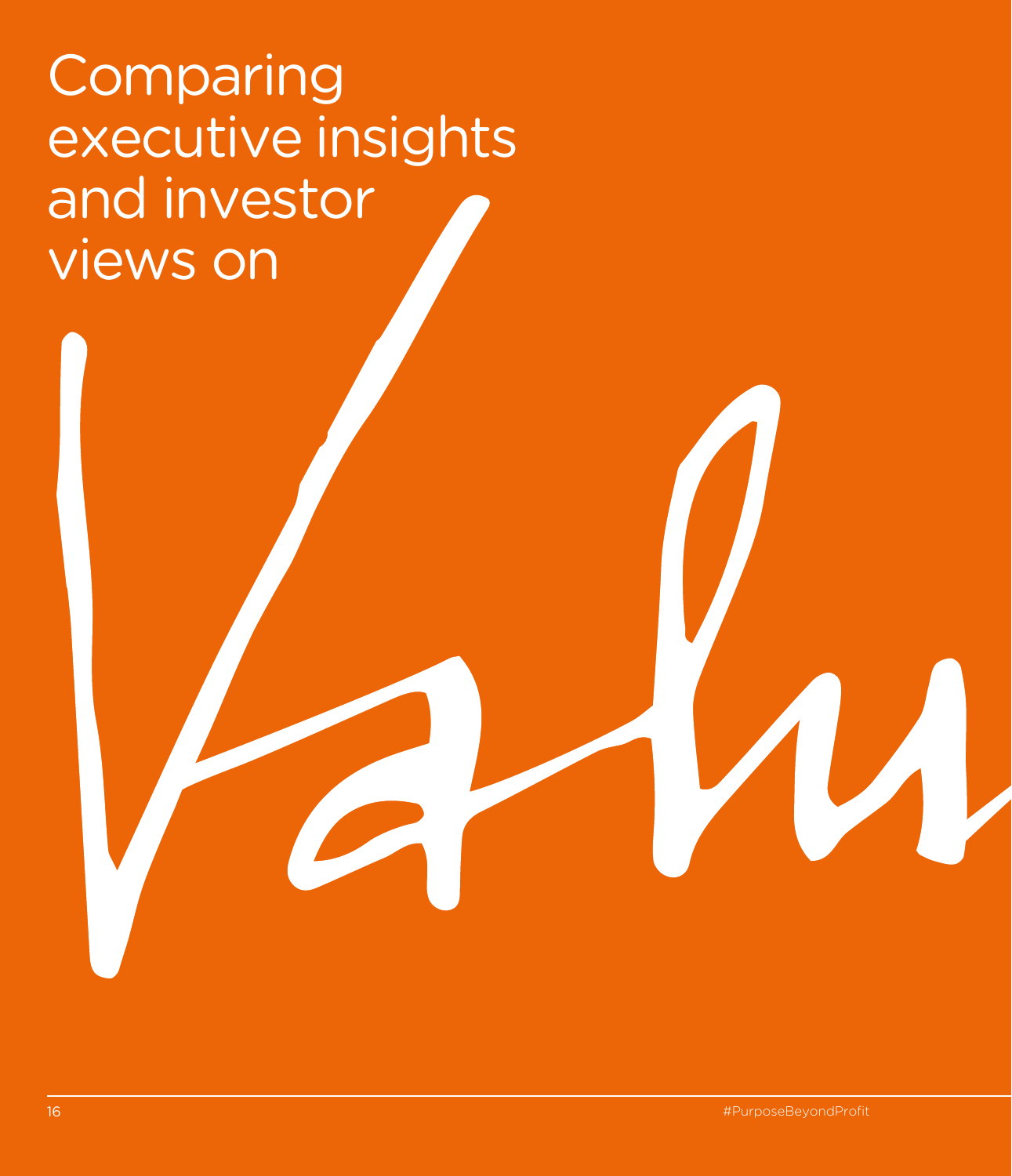We found widespread concern that the nature and usefulness of information captured by companies are inadequate to information needs. In addition, a great deal of the information that companies produce is either historical or relevant only for short-term decision-making, creating a disconnect between what is disclosed and reported and the information needs of internal and external decision-makers. Findings from other recent studies provide more context to understand the relevance of these survey results.

#### FINDING THE RIGHT INFORMATION IS ESSENTIAL

Our research found that nearly all executives agree that working with a broad range of non-financial factors is necessary to create long-term value. Although executives surveyed say that the most critical information to communicate involves strategy (84%) and the business model or value creation processes (68%), less than a third have confidence their company captures the most critical strategic, value creation or business model information.

Investors agree that this information is important, but not currently readily available. They want forward-looking information about strategy, business models and the ability of the company to create sustainable long-term value. A majority of investors surveyed by PwC, 70%, expressed a desire for 'clearer links between the financial results and the business model, risk and strategy information in the annual report'. Investors noted that in order to achieve better links, companies would need to report different types of information. In addition, 88% suggested that their 'perception of the quality of a company's reporting impacts their perception of the quality of its management'[14].

While companies continue to struggle to develop tools and data to help them understand and report on non-2017 survey of investors found that nearly 75% of respondents are using non-financial information in investment decisions at least occasionally or on a caseby-case basis. Governance is the aspect investors look at most often. More than half report that they consider information about the management and performance of material environmental and social issues. Meanwhile, a survey for institutional investors commissioned by EY found investors increasingly see a pivotal role for nonfinancial information in investment decision-making, and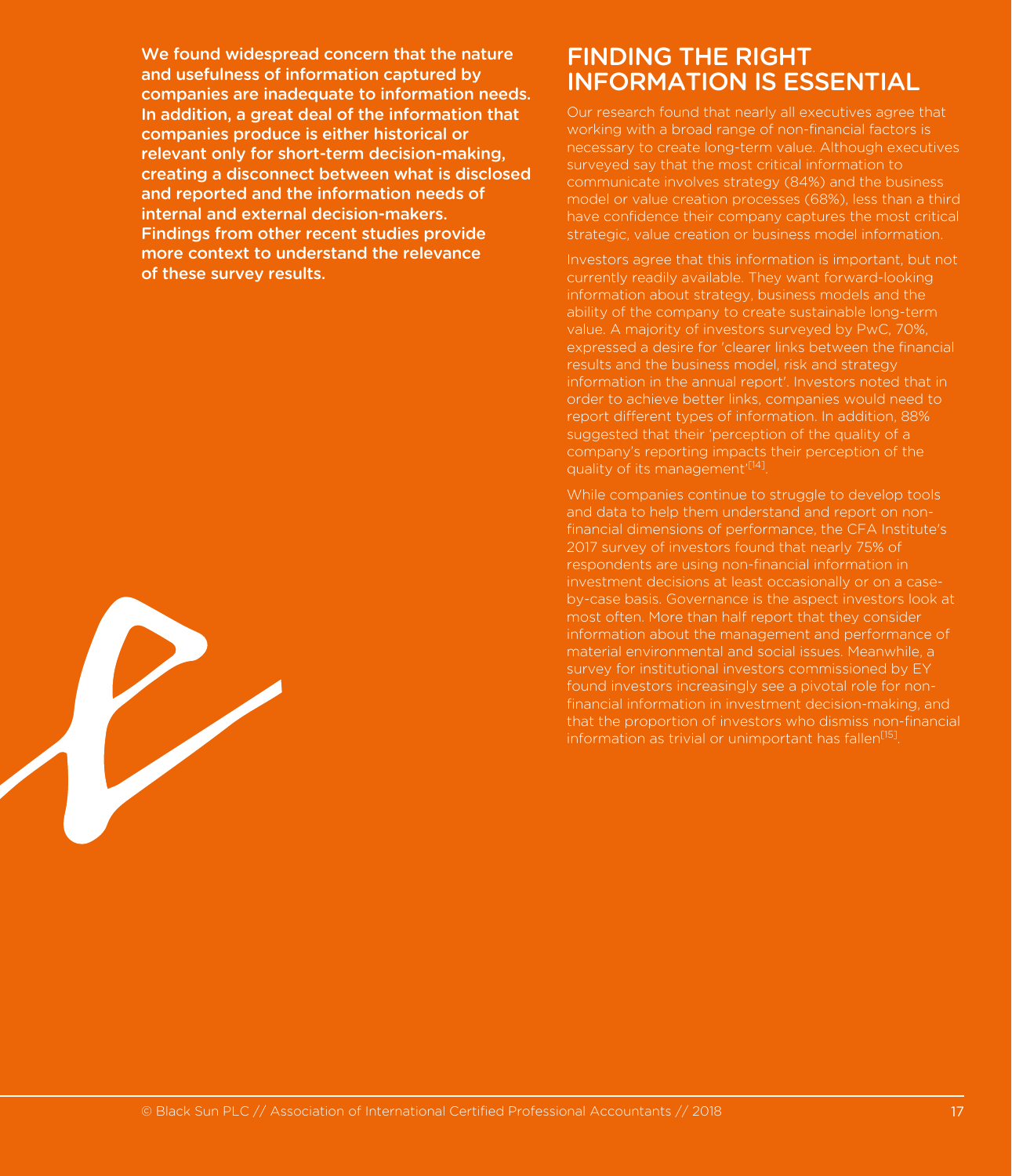#### INVESTORS INCREASINGLY SEE A PIVOTAL ROLE FOR NON-FINANCIAL INFORMATION IN INVESTMENT DECISION-MAKING

 $\mathbf Q$  In the past 12 months, how frequently has a company's non-financial performance played a pivotal role in your investment decision-making?



Investors are using non-financial information for a variety of reasons, including gaining insight into management decision-making. The investor survey found that while the primary reason investors use ESG information is to understand risk, 41% use this information as a proxy for understanding the quality of management and decisionmaking, and more than a third use it to identify investment opportunities<sup>[16]</sup>.



Even though there is widespread agreement that corporate disclosure would benefit from closing information gaps, we also know that it is important to focus on providing better information, not more information. We know from other studies that companies are already struggling with information overload, and that there is a learning curve involved in effectively making decisions with increasingly complex data sets.

An executive survey conducted in 2015 for CIMA and the AICPA found that one third of respondents claimed big data was making decision-making worse, not better, and 80% of respondents admitted that their organisation had used flawed information to make a strategic decision at least once in the prior three years<sup>[17]</sup>.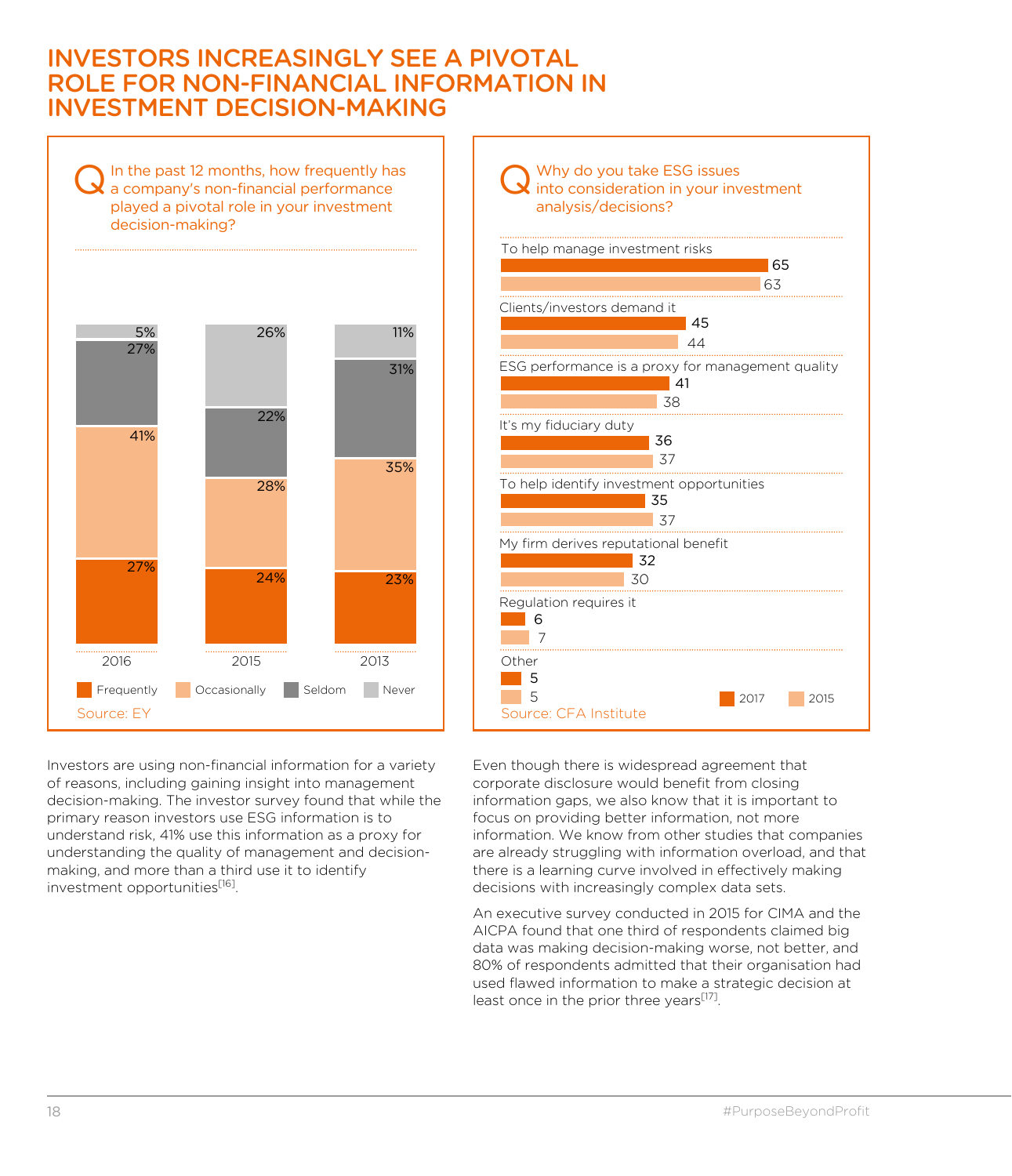#### BETTER INFORMATION FOR BETTER INTERNAL AND EXTERNAL DECISION-MAKING

Our research found that executives struggle to find the metrics to gauge performance in a world where value creation requires a broader measurement than can be covered by accounting measures alone. Only 24% have confidence that current reporting satisfactorily meets the information needs of investors and other key stakeholders, and nearly all, 96%, said that bringing financial and non-financial information together improves insight into how businesses create value over time, which supports better decision-making.

Meanwhile, integration of financial and non-financial information is also a focus for investors, but surveys of investors find that lack of integration is not their chief concern. Investors claim that using non-financial information is time consuming and costly. Other barriers to using non-financial information include inconsistencies in reported information and the lack of third-party verification of data quality. In addition, investors find that significant quantities of the non-financial information that is reported are not deemed to be financially material<sup>[18]</sup>.



Agree bringing financial and non-financial information together improves insight

#### Q Which of the following statements best reflects your views on why you do not consider non-financial issues in your decision-making?



#### Non-financial measurements are seldom available for comparison with those of other companies 42%

| Non-financial information is                                                |     |
|-----------------------------------------------------------------------------|-----|
| often inconsistent, unavailable or                                          | 42% |
| not verified                                                                |     |
| Non-financial disclosures are seldom<br>material or have a financial impact | 16% |
|                                                                             |     |

Source: EY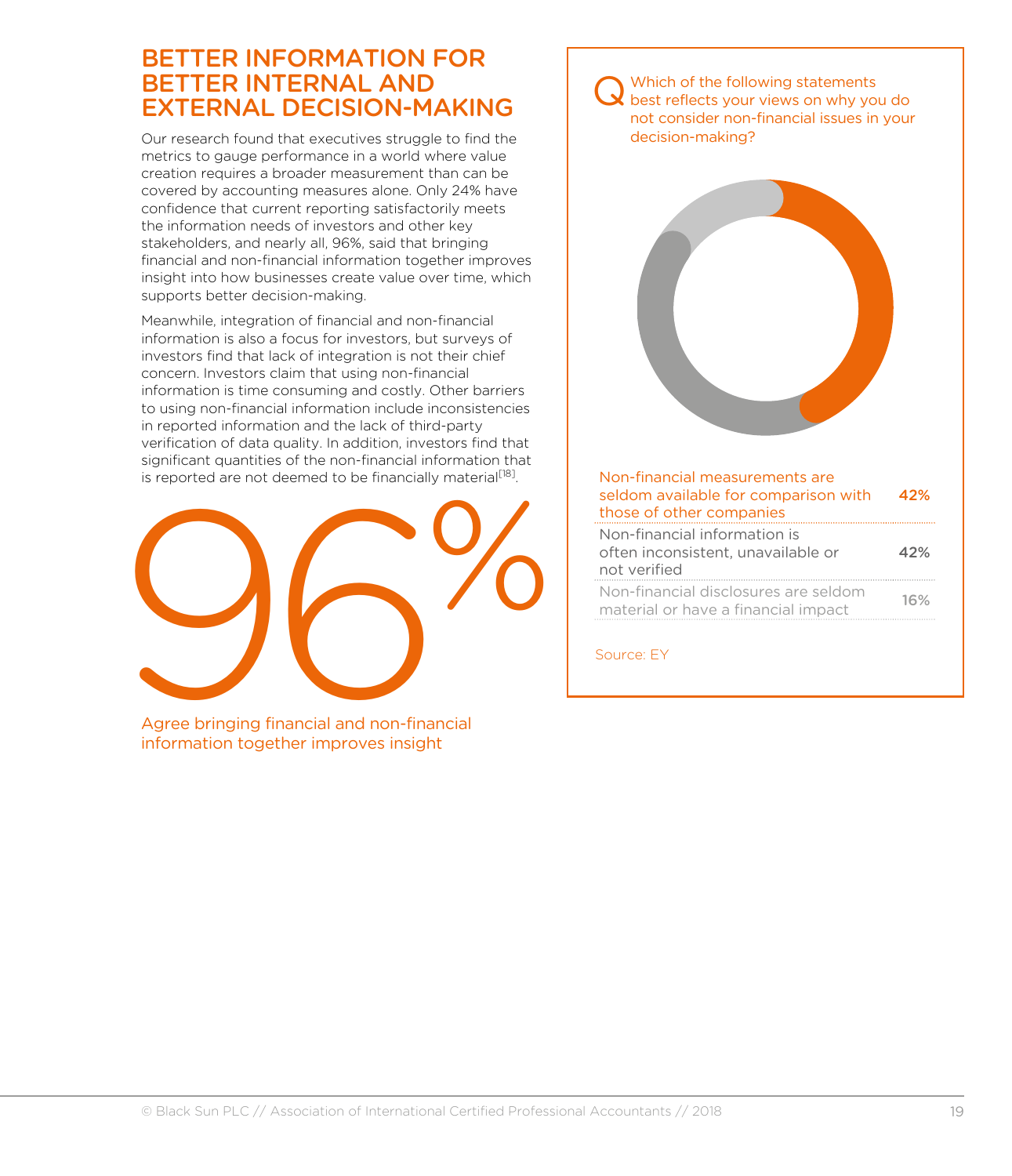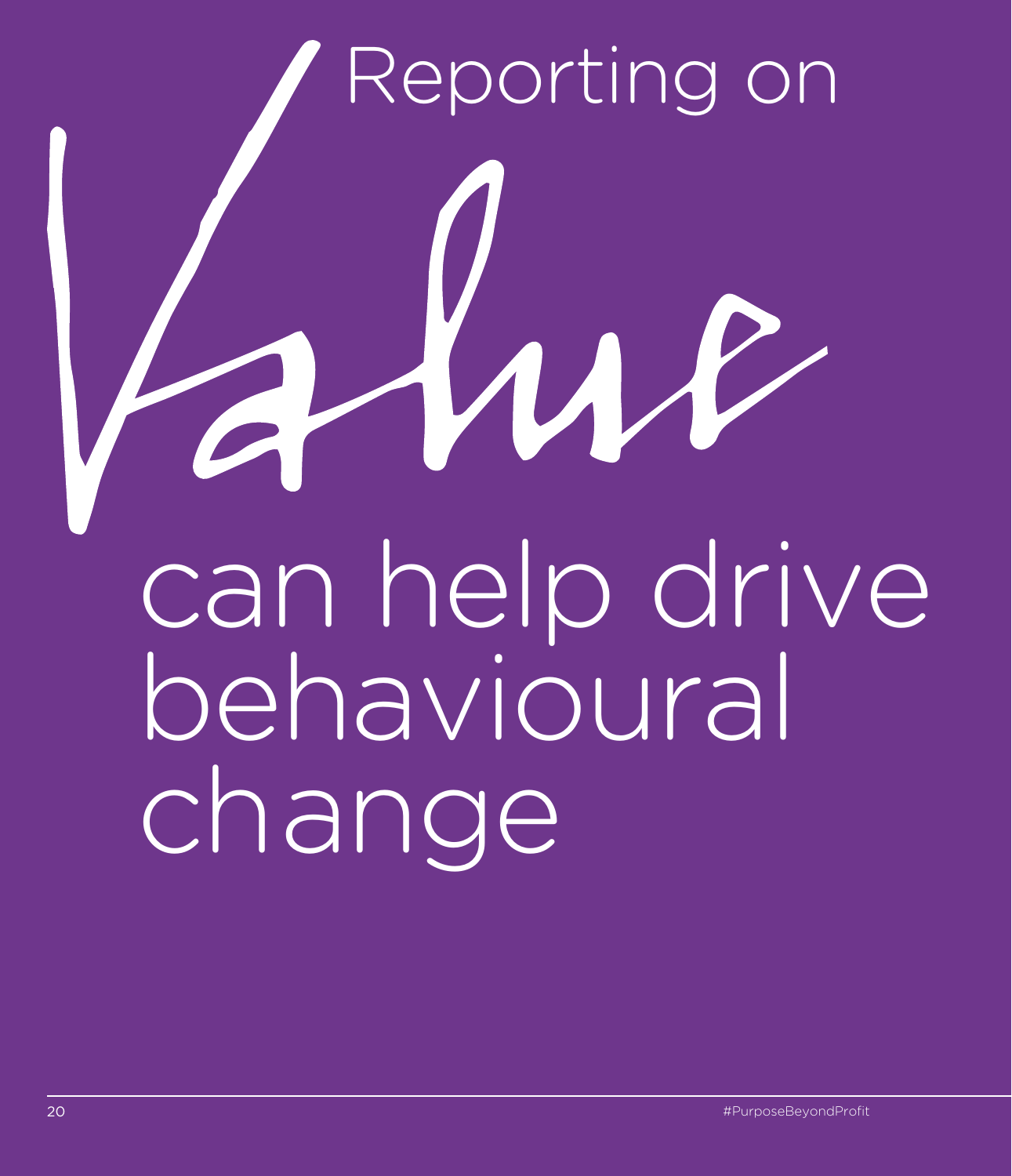#### INTEGRATED THINKING AND REPORTING IS NEEDED TO CAPTURE THE VALUE CREATION STORY

The majority of executives, 93%, across all regions agreed on the importance of effectively explaining how their business creates value for the long term through their corporate reporting. There is increasing recognition that the reporting process is a tool which can be used to help businesses understand the ability of their organisation to create value in the short, medium and long term.

Investors have called for clearer reporting on business models, strategy and growth plans to offset an excessive focus on short-term performance. We see this in the annual letters from Larry Fink, Chairman and CEO of BlackRock, where he calls for a framework for long-term value creation and then for an understanding of the board's strategic response to changes in circumstances. In his 2018 letter, Fink went one step further, suggesting that 'the board is essential to helping a company articulate and pursue its purpose, as well as respond to the questions that are increasingly important to its investors, its consumers, and the communities in which it operates<sup>'[19]</sup>.

Executives broadly agree that a more holistic, longer-term view of value created for all stakeholders is needed. This represents an exciting opportunity, with accountants, regulators and many stakeholder groups – standards setters, business, investors, academics, civil society – actively working to change corporate disclosure practices in ways that address identified information gaps. This direction mirrors the objectives of Integrated Reporting and, in fact, 83% of executives believe that adopting Integrated Reporting can help their organisations succeed. This shows recognition that embracing integrated thinking and integrated reporting would help broaden and extend organisations' views on value creation to inform judgements needed to take the best decisions to create and preserve value.

Integrated Reporting provides a structured set of categories that organisations can report against, using six capitals to provide a more holistic view of assets, outcomes and value creation. Designed to 'explain to providers of financial capital how an organisation creates value over time', Integrated Reporting provides a valuable framework for documenting and explaining the focus and strategy of a business<sup>[20]</sup>.

#### The objectives for Integrated Reporting include:

- To improve the quality of information available to providers of financial capital to enable a more efficient and productive allocation of capital
- To provide a more cohesive and efficient approach to corporate reporting that draws on different reporting strands and communicates the full range of factors that materially affect the ability of an organisation to create value over time
- To enhance accountability and stewardship for the broad base of capitals (financial, manufactured, intellectual, human, social and relationship, and natural) and promote understanding of their interdependencies
- To support integrated thinking, decisionmaking and actions that focus on the creation of value over the short, medium and long term.

Source: The <IR> Framework, IIRC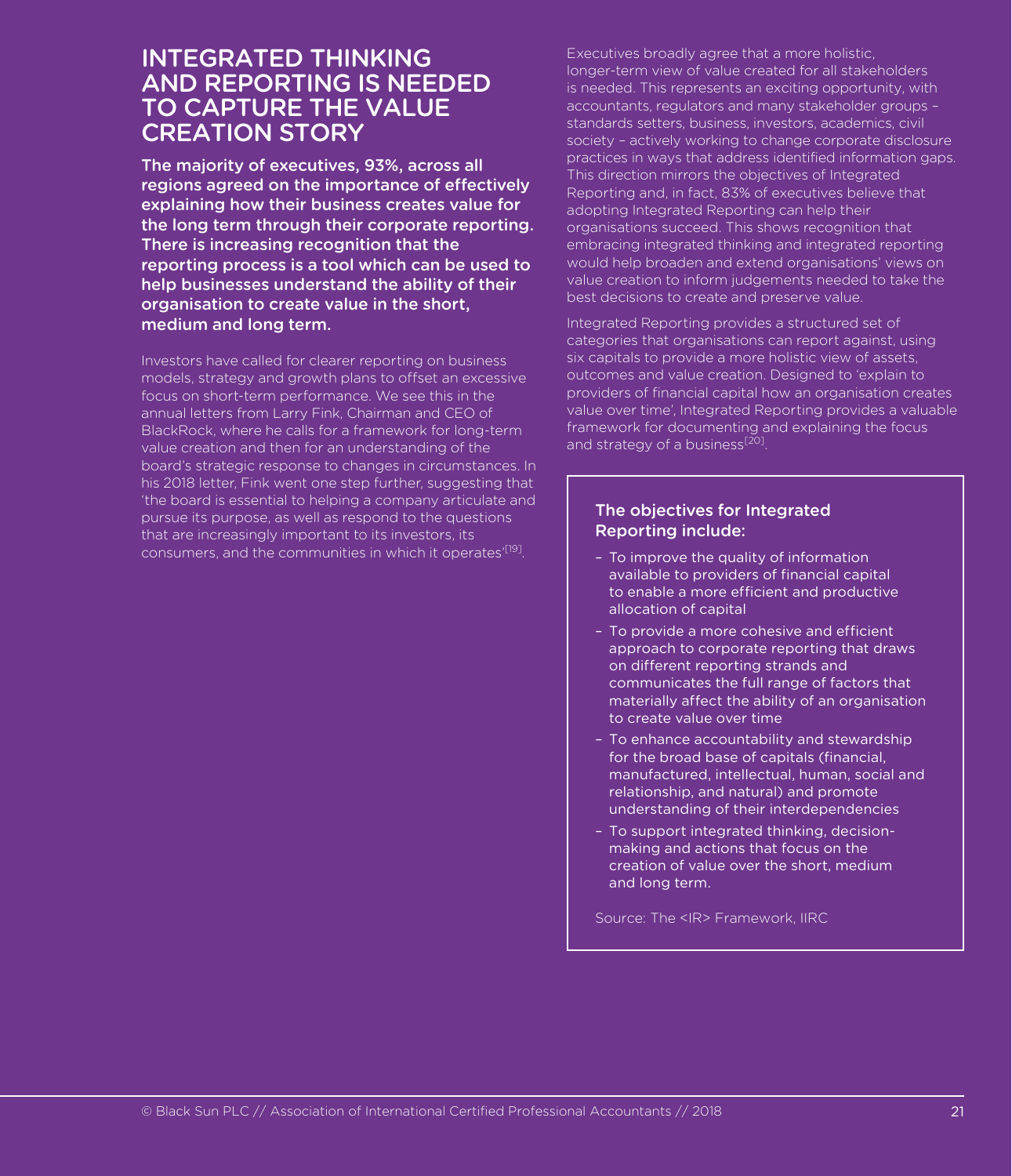While only 5% of the companies involved in our survey currently produce an integrated report, more than 80% are convinced that Integrated Reporting has the potential to help their business succeed. About half are moving towards Integrated Reporting, with 33% already incorporating some aspects of Integrated Reporting in their disclosure.

A report by the IIRC and Black Sun<sup>[21]</sup> that surveyed 66 organisations (mostly companies) found that Integrated Reporting helps to build stronger relationships and enable a better understanding with providers of financial capital:

- 56% report a positive benefit in relations with institutional investors
- 87% believe providers of financial capital better understand the organisation's strategy
- 52% report a positive benefit in relations with analysts
- 79% believe providers of financial capital have greater confidence in long-term viability of business models.

Some companies admitted that the main barriers to integrating reporting are the limitations of internally generated information. Companies that are at an early stage of capturing and using non-financial information are usually also at an early stage of figuring out how to present and explain non-financial performance to external audiences.

Other companies report that their investors or creditors are not interested in anything beyond historical financial performance. There is, however, ample evidence that investors are searching for ways to better understand future value creation, which usually requires a broader view of performance.

Across the globe, investors who use non-financial dimensions of performance in analysis agree that integrating financial and non-financial information is the most effective strategy<sup>[22]</sup>. There are a variety of approaches that investors take to integrating non-financial factors, including trying to translate them into future cash flows.

Not all investors use non-financial information, but its use has been steadily growing. The main barrier to non-financial information use by investors is not lack of interest, but lack of quality. Investors want better, more reliable information<sup>[23]</sup>.

% of executives reporting that specific objectives of Integrated Reporting are important to their business

83%

Improve the relevance of information available to investors to enable a more efficient and productive allocation of capital

80%

Provide a more complete, forward-looking picture of the full range of factors that impact on value creation

### 77%

Provide more accountability/ transparency in regard to tangible and intangible assets and all capitals

76%

Reduce short-term thinking by supporting decision-making and focusing on sustainable value creation

#### Q**Do you think the adoption of Integrated Reporting could help your business to deliver success?**

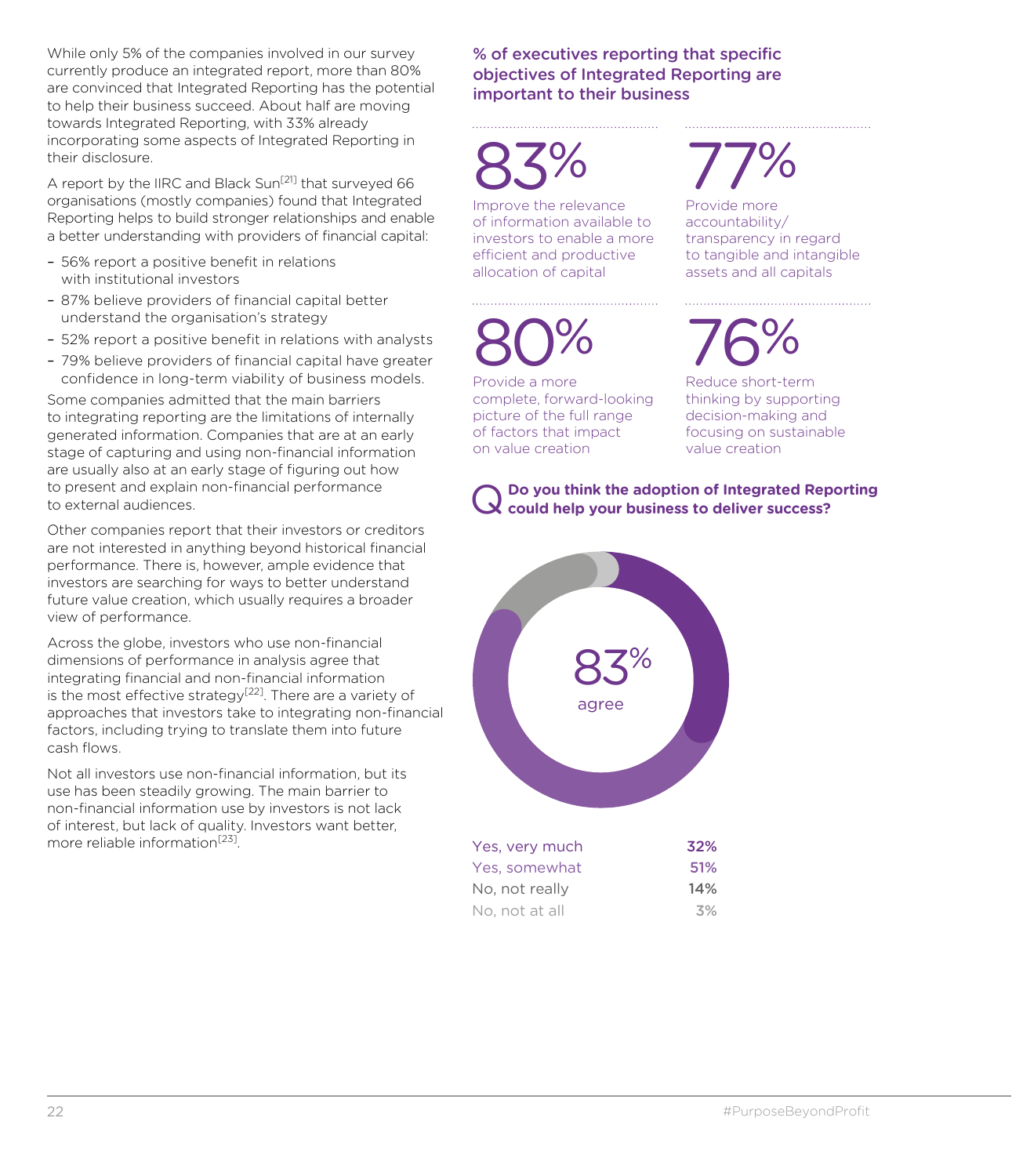#### Conclusion:

#### Companies spend an enormous amount of time and energy capturing and reporting information. As society and businesses change at an ever-increasing rate, the information that companies need to capture and report is also changing, and existing accounting, information and reporting processes and systems are not up to the task.

For long-term success, businesses need to measure the right things, even if doing so is difficult. As a starting point, it is necessary to broaden the dimensions of performance that are considered in accounting and reporting systems, as well as the time horizons used.

Taking such an approach allows businesses to measure and report intangible value including long-term value creation for different stakeholders and the current value, and likely future value, of a range of intangible assets, from intellectual property to corporate reputation and customer sentiment.

# is valued

The good news is that work is well under way to address the information gaps identified by executives and investors. New approaches to capturing and reporting information are being discussed in accounting firms, universities and by regulators across the world.

For example, the Association has been undertaking a global consultation on a business model framework and is developing a practical toolkit to manage the creation, delivery and sharing of value (see online link on page 11). To create value, organisations must put in place infrastructure, capability and relationships that support the conversion of inputs into outputs that meet the needs of customers. New management accounting tools can make value creation more transparent and easier to manage and understand. The publication of the toolkit is anticipated for Spring 2018.

The development of Integrated Reporting and refined approaches to presenting and discussing business models are important developments in the movement forward to greater clarity and understanding of corporate value creation.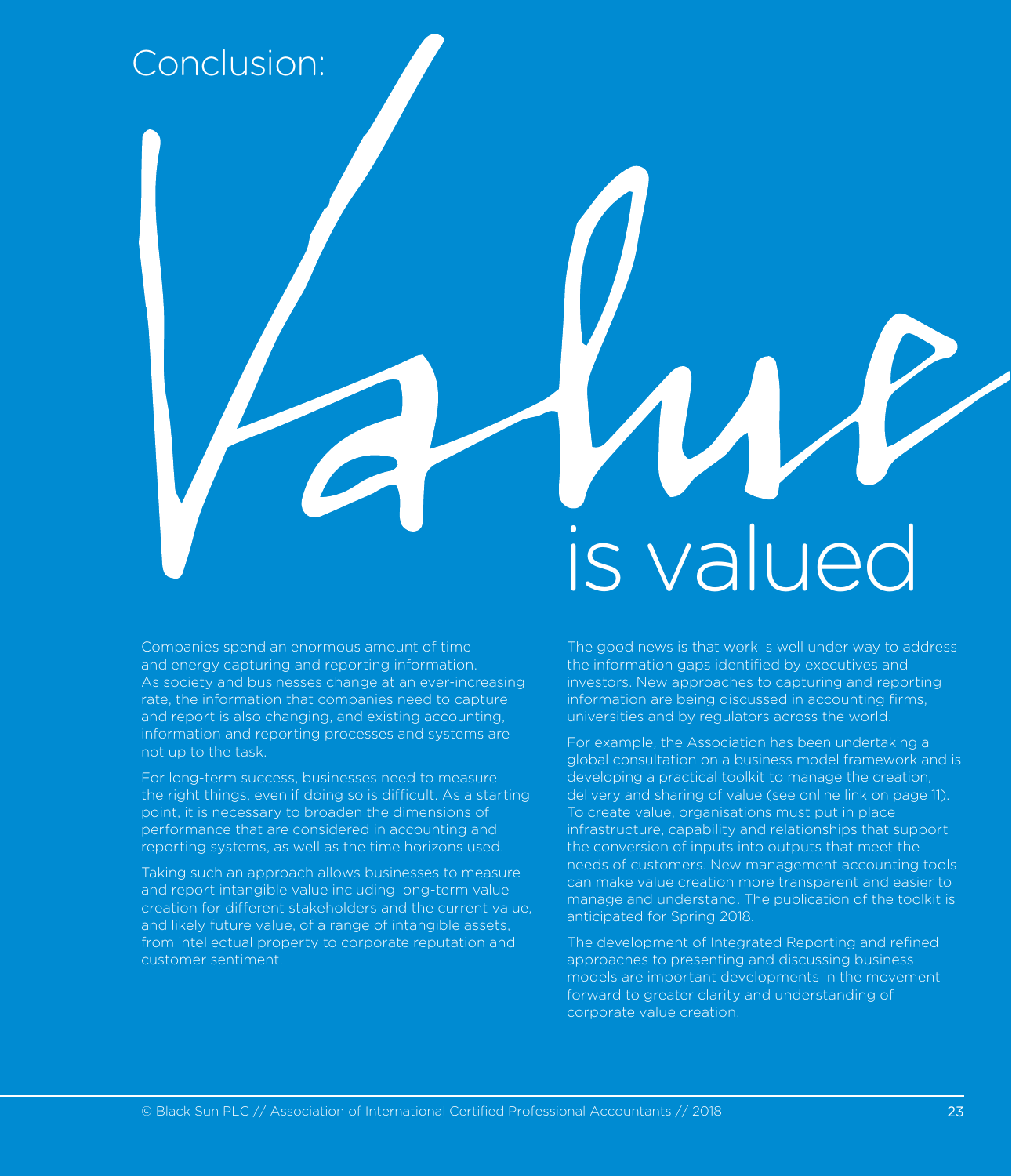### Top considerations around the for executives

creation story

#### What is your definition of value?

- Express a clear statement of purpose, mission and vision, making clear the types of value your organisation is designed to create.
- Ensure you have a clear understanding of your company's role in society and then make sure that this is translated into tangible policies for the board's agenda.
- Ensure you consider how stakeholders are engaged, how their interests are considered, and how business decisions are made with these in mind.

#### What is your business model?

- Ensure that your organisation and its stakeholders have a shared understanding of your business model and how it creates value.
- Explain how the company's business model creates long-term value by identifying key value drivers. Identify the resources and relationships critical to the long-term success of the organisation. How might these change over time? How does your business model create different types of value for different stakeholders?
- Make sure you demonstrate the value creation process beyond purely financial returns, outlining how your organisation's operations transform, create and destroy value.

#### What are the circumstances under which the company is operating and how might these change?

- State management's view of the market, major trends impacting the market, potential for growth, the company's relative positioning and underlying assumptions.
- To provide context, outline trends that have a material impact on the company and its stakeholders and what these mean for the long-term future of your company.

#### What is special and distinctive about what you do as an organisation?

- Highlight sources of competitive advantage such as talent, access to resources, or other assets that enable the company to execute its strategy and win in the marketplace.
- Focus on characteristics that make your company different, such as your purpose or unique processes for creating value.

#### What are the opportunities that you are trying to exploit?

– Disclose strategic goals ultimately tied to drivers of value creation (e.g. returns on invested capital, organic revenue growth) in the context of current and future market trends, and the company's competitive advantage.

#### What are your strategic goals targeted at long-term value creation?

- Lay out a detailed execution roadmap that defines short, medium and long-term actions linked to key milestones.
- Specifically explain strategic priorities, provide strategic timeframes wherever possible and ensure you report back on previous strategic priorities, explaining whether the business has met these priorities or not.

#### Do you understand the connection between different value-adding activities and the decisions made?

- Provide medium and long-term metrics and targets that indicate the company's ability to deliver on its strategy, such as customer satisfaction, brand strength, R&D investments linked to the product pipeline, and human capital.
- Demonstrate how your strategy has been designed with consideration of your key stakeholder groups. Explain how these priorities are measured and tracked.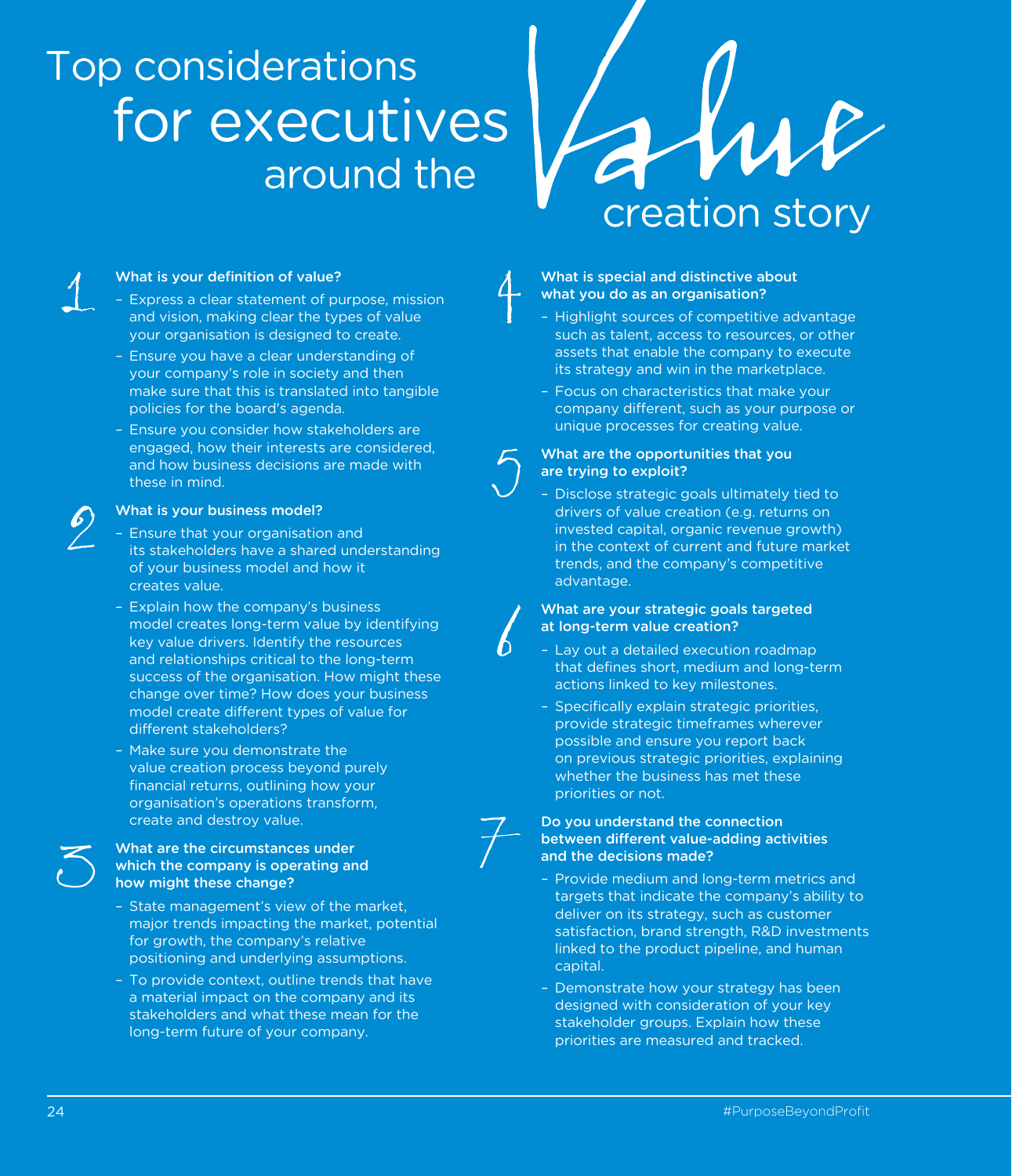#### How well will your business model stand up to changes in your organisation's operating environment?

- Explain how capital and non-capital investments, including a mix of resource allocation, will yield sustained competitive advantage and the creation of long-term value.
- Ensure you provide insight into the areas of the business where you are investing.

#### What are the key risks you need to understand and manage?

- Provide an overview of risks and their mitigation plans, including sustainability challenges (e.g. ESG issues).
- Clearly outline how the board has assessed the company's viability over the long term.
- Ensure that you demonstrate a direct link between strategic priorities and specific risks, showing also how this aligns with your company's risk appetite.

#### Do existing KPIs align with how your organisation creates value?

- Articulate how executive and director compensation is tied to long-term value creation and strategic goals.
- Make a clear link to your company's values, explaining how the board provides oversight and embeds culture throughout your company.

Inspiration for this came from FCLTGlobal: Straight talk for the long term: How to improve investor-corporate dialogue

[1] 'Global Perceptions of Environmental, Social and Governance (ESG) Investing', CFA Institute, 2017.

[2] 'Global Perceptions of Environmental, Social and Governance (ESG) Investing', CFA Institute, 2017.

[4] 'Global Management Accounting Principles' http://www.cgma.org/ resources/reports/downloadabledocuments/global-management-

Sustainability: First Evidence on Materiality'. Harvard Business. School Working Paper, No. 15-073, March 2015. Accessed 15 December 2017 at http://nrs.harvard.edu/urn-3:HUL.InstRepos:14369106.

[6] Busco, C., Granà, F., Quattrone, P. (2017). Integrated. Thinking. sustainable performance. Chartered Institute of Management Accountants (CIMA) Research Executive Summary, Vol. 13 Issue 3. [Quattrone, P., Busco, C., Scapens, R., Giovannoni, E. (2016)].

and innovation'. OECD Publishing.

[8] Lev Baruch and Feng Gu, End of accounting and the path forward for investors and managers, Hoboken, New Jersey : John Wiley & Sons,

[9] 'Accounting and reporting for long term value,' EY, 2016. (White

[10] Barton, Dominic, Bailey, Jonathan., and Zoffer, Joshua. 'Measuring the Economic Impact of Short-termism', McKinsey Global Institute,

[11] 'The tyranny of the long term', The Economist, November 20, 2014, www.economist.com/news/business/21633805-lets-not-get-carried-

[12] International Integrated Reporting Council (2013) 'The International IR Framework', International Integrated Reporting Council, London.

and Firm Performance, Business Ethics Quarterly 23:1' (January 2013). October 2014.

business to investors?', EY, 2017.

[16] 'Is your nonfinancial performance revealing the true value of your business to investors?', EY, 2017.

February 2017.

[18] 'Is your nonfinancial performance revealing the true value of your business to investors?', EY, 2017.

[19] 'BlackRock (2018). Larry Fink's annual letter to CEOs – a sense of purpose' at https://www.blackrock.com/corporate/en-no/investorrelations/larry-fink-ceo-letter.

[20] International Integrated Reporting Council (2013) 'The International IR Framework', International Integrated Reporting Council, London.

[21] 'Realising the benefits: The impact of Integrated Reporting; Black Sun and the IIRC', 2012.

[23] 'Global Perceptions of Environmental, Social and Governance (ESG) Investing', CFA Institute, 2017.